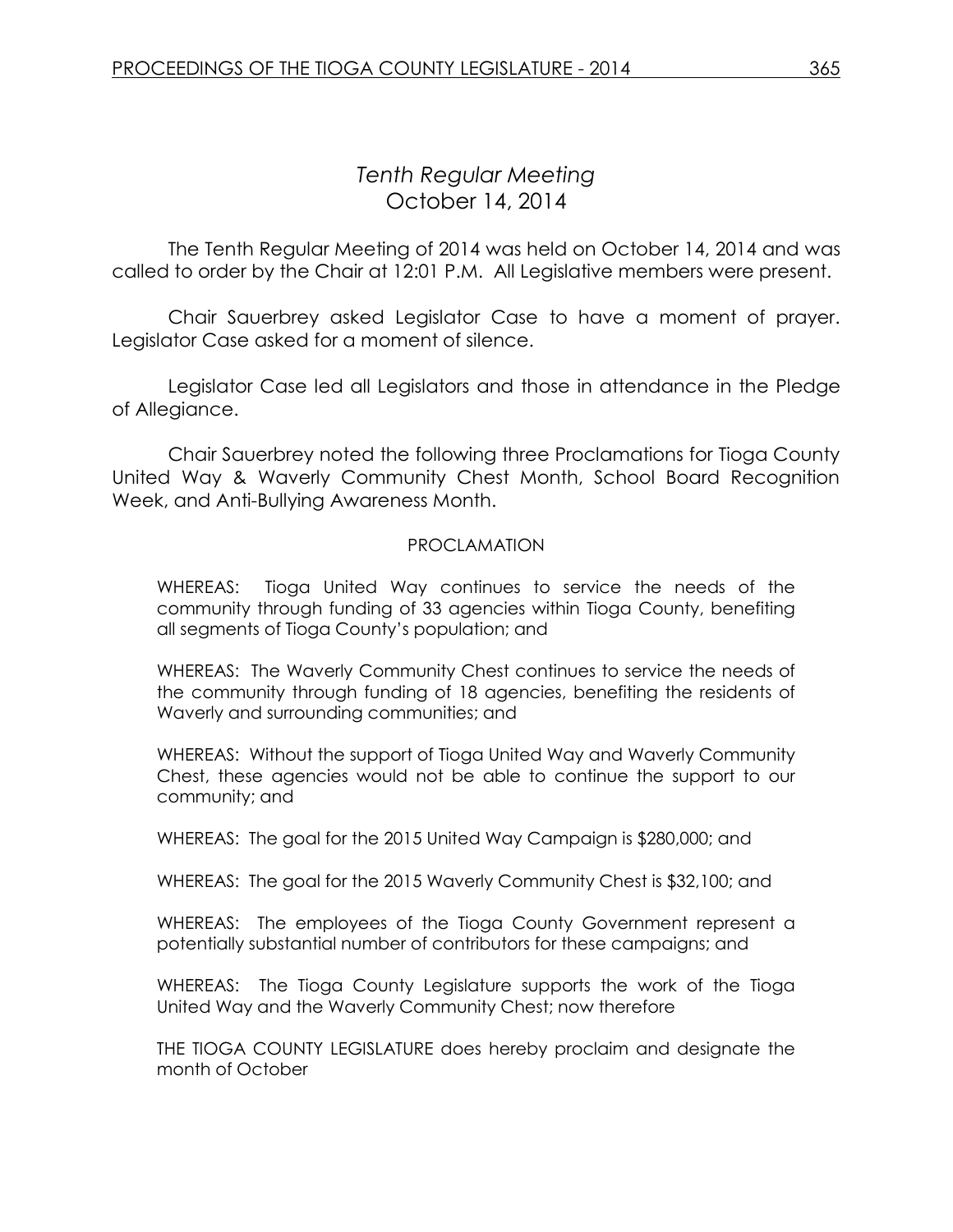#### TIOGA COUNTY UNITED WAY MONTH And WAVERLY COMMUNITY CHEST MONTH

in the County of Tioga, New York, and call upon all of its employees and all members of the community at large to support their efforts.

# PROCLAMATION

WHEREAS: Public Education provides the cornerstone of the American Educational System; and

WHEREAS: This effort depends heavily on the contributions of the dedicated and unpaid members of School Boards; and

WHEREAS: The Governor of the State of New York has proclaimed October 27-October 31, 2014 as School Board Recognition Week; and

WHEREAS: The Tioga County Legislature recognizes the efforts of all members of Boards of Education; now therefore

THE TIOGA COUNTY LEGISLATURE does hereby proclaim and designate October 27-October 31, 2014 as

# SCHOOL BOARD RECOGNITION WEEK

in the County of Tioga, New York, and commend this observance to our citizens.

# PROCLAMATION ANTI-BULLYING AWARENESS MONTH

WHEREAS: We must safeguard schools and communities for our children, and, through our recognition of the serious issues that face them each day, offer our children an environment that holds promise and security; and

WHEREAS: Many organizations, school districts, educators and parents have publicly expressed concern about the bullying of children; and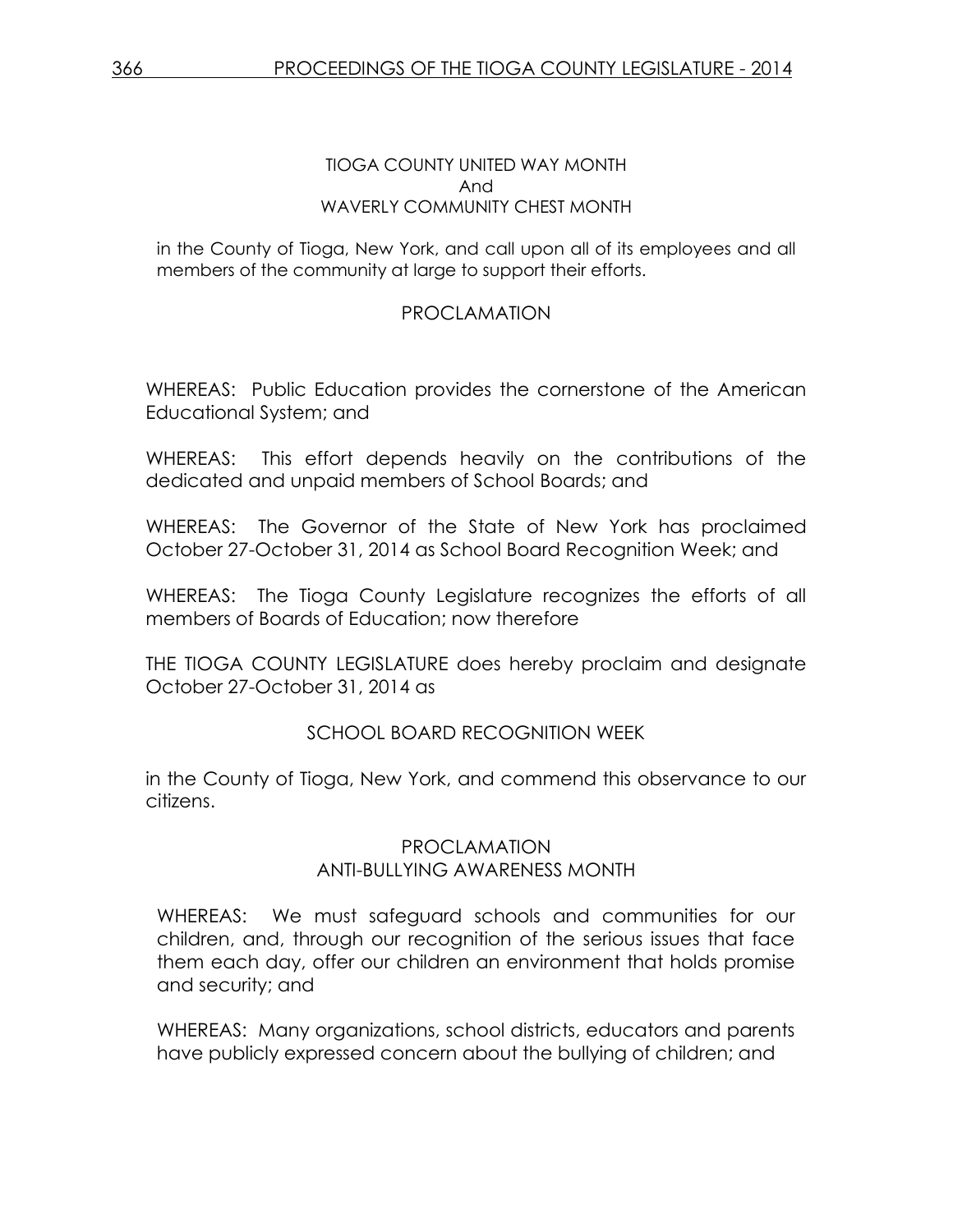WHEREAS: Each day an estimated 160,000 children refuse to go to school because they dread the physical and verbal aggression of their peers, and the loneliness that comes from being excluded and made the target of rumors and cyber-bullying; many more students attend school in a chronic state of anxiety; and

WHEREAS: It is important that we acknowledge and heighten awareness about the serious issues and the negative effects of bullying, including the long-term damage it can cause in our youth as well as the risks of teenage suicide; and

WHEREAS: Providing a safe physical and emotional environment is a significant goal and a personal responsibility of each individual; and

WHEREAS: It is time to Stand UP for Character – DOWN to Bullying; now therefore

THE TIOGA COUNTY LEGISLATURE does hereby proclaim and designate the month of October 2014 as Anti-Bullying Awareness Month in Tioga County as a symbol of our commitment to the year-round struggle against bullying.

There was no privilege of the floor.

The list of audited bills was submitted and is summarized as follows:

| Description                      | Equipment<br>Expense |
|----------------------------------|----------------------|
| Legislative Board                | 127.84               |
| <b>District Attorney</b>         | 1,655.41             |
| Public Defender                  | 2,410.52             |
| <b>Assigned Counsel</b>          | 12,458.19            |
| Treasurer                        | 2,500.00             |
| Assessments                      | 3,247.06             |
| County Clerk                     | 234.48               |
| Law                              | 3,200.00             |
| Personnel                        | 2,116.98             |
| <b>Elections</b>                 | 2,931.32             |
| Records Management               | 254.80               |
| <b>Buildings</b>                 | 33,494.47            |
| <b>Buildings</b>                 | 26,977.21            |
| Information Technology           | 13,159.24            |
| <b>Community College Tuition</b> | 13,031.05            |
|                                  |                      |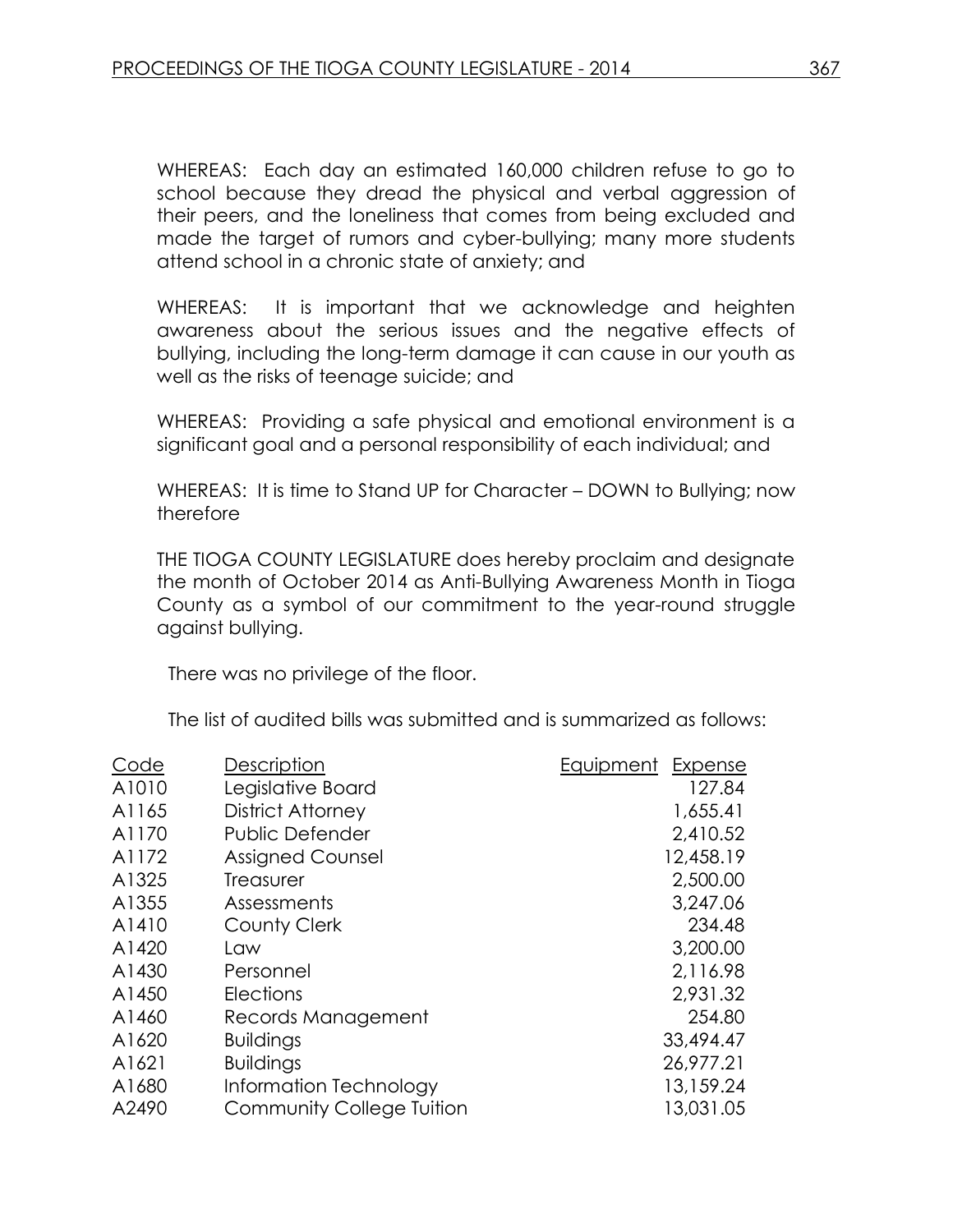| A2960                      | Education of Handicapped Children         |        | 87,149.77  |
|----------------------------|-------------------------------------------|--------|------------|
| A3020                      | <b>Public Safety Comm E911 Systems</b>    |        | 5,447.98   |
| A3110                      | <b>Sheriff</b>                            | 22.52  | 17,683.64  |
| A3140                      | Probation                                 |        | 7.60       |
| A3146                      | Sex Offender Program                      |        | 9,240.00   |
| A3150                      | Jail                                      |        | 78,442.83  |
| A3315                      | Special Traffic Programs                  |        | 574.70     |
| A3410                      | Fire                                      | 131.21 | 1,081.04   |
| A3412                      | 2012 NYS Tech Rescue Grant                |        | 1,459.68   |
| A3415                      | State Interoperable Comm Grant            |        | 3,120.00   |
| A3640                      | <b>Emergency Mgmt Office</b>              |        | 379.76     |
| A4010                      | <b>Public Health Nursing</b>              |        | 229.60     |
| A4011                      | <b>Public Health Administration</b>       |        | 1,781.35   |
| A4042                      | <b>Rabies Control</b>                     |        | 875.57     |
| A4044                      | Early Intervention                        |        | 428.00     |
| A4053                      | <b>Preventive/Primary Health Services</b> |        | 76.65      |
| A4054                      | <b>Preventive Dental Services</b>         |        | 9,878.65   |
| A4064                      | <b>Managed Care-Dental Services</b>       |        | 2,014.05   |
| A4070                      | Disease Control                           |        | 1,516.00   |
| A4090                      | <b>Environmental Health</b>               |        | 453.18     |
| A4210                      | Alcohol and Drug Services                 |        | 10,690.44  |
| A4211                      | Council on Alcoholism                     |        | 10,990.33  |
| A4309                      | Mental Hygiene County Admin               |        | 39,623.08  |
| A4310                      | <b>Mental Health Clinic</b>               |        | 52,194.69  |
| A4320                      | <b>Crisis Intervention Services</b>       |        | 5,996.34   |
| A4321                      | Intensive Case Management                 |        | 1,259.41   |
| A5630                      | <b>Bus Operations</b>                     |        | 99,700.33  |
| A6010                      | Social Services Administration            |        | 51,505.04  |
| A6422                      | Economic Development                      |        | 125.00     |
| A6510                      | Veterans' Service                         |        | 820.00     |
| A7310.41                   | Youth Programs, Refundable                |        | 11,102.70  |
| A9060                      | <b>Health Insurance</b>                   |        | 2,453.70   |
| <b>SOLID WASTE FUND</b>    |                                           |        | 92,125.98  |
| <b>SPECIAL GRANT FUND</b>  |                                           |        | 2,455.82   |
|                            | <b>LIABILITY INSURANCE FUND</b>           |        | 341.75     |
| <b>COUNTY ROAD FUND</b>    |                                           |        | 27,962.32  |
| <b>CAPITAL FUND</b>        |                                           |        | 824,731.83 |
| <b>SELF-INSURANCE FUND</b> |                                           |        | 1,300.00   |
|                            |                                           |        |            |

GRAND TOTAL \$ 1,575,171.11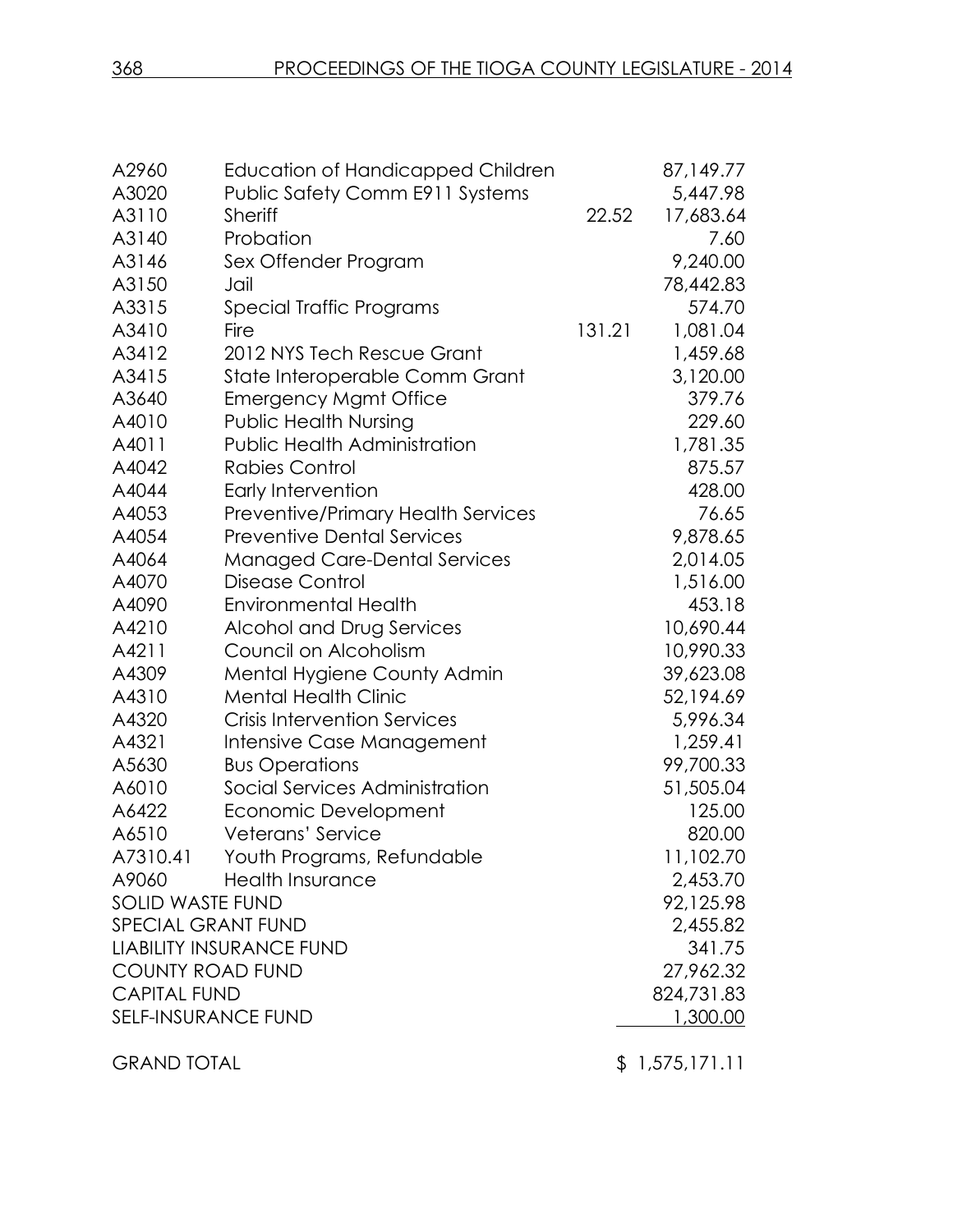Legislator Monell made a motion to approve the minutes of September 9, 17, & 18, 2014, seconded by Legislator Hollenbeck, and carried.

Chair Sauerbrey made the following appointment to Explore Long Term Options for Mental Health Committee:

| Legislator Standinger | Legislator Case |
|-----------------------|-----------------|
| Carolyn Galatzan      | Kathy Roush     |
| CSB Director Monk     | Sarah Salisbury |

Chair Sauerbrey made the following appointment to Policy Handbook Committee:

> Chair Sauerbrey Legislator Standinger

Chair Sauerbrey stated that all the Legislative committees met this month and the minutes are or will be on file with the Clerk of the Legislature.

Legislator Sullivan moved for the adoption of the following resolution, seconded by Legislator Roberts.

REFERRED TO: ADMINISTRATIVE SERVICES COMMITTEE

RESOLUTION NO. 212–14 *ESTABLISH EQUALIZATION RATES*

RESOLVED: That under the provisions of Section 804 of the Real Property Tax Law, equalization rates for the purpose of apportioning 2015 County taxes among the several Towns are hereby established as follows:

| <b>Town of Barton</b>        | 88.00 |
|------------------------------|-------|
| <b>Town of Berkshire</b>     | 94.00 |
| <b>Town of Candor</b>        | 97.00 |
| <b>Town of Newark Valley</b> | 66.50 |
| <b>Town of Nichols</b>       | 22.00 |
| Town of Owego                | 80.00 |
| Town of Richford             | 97.00 |
| Town of Spencer              | 96.00 |
| Town of Tioga                | 6.80  |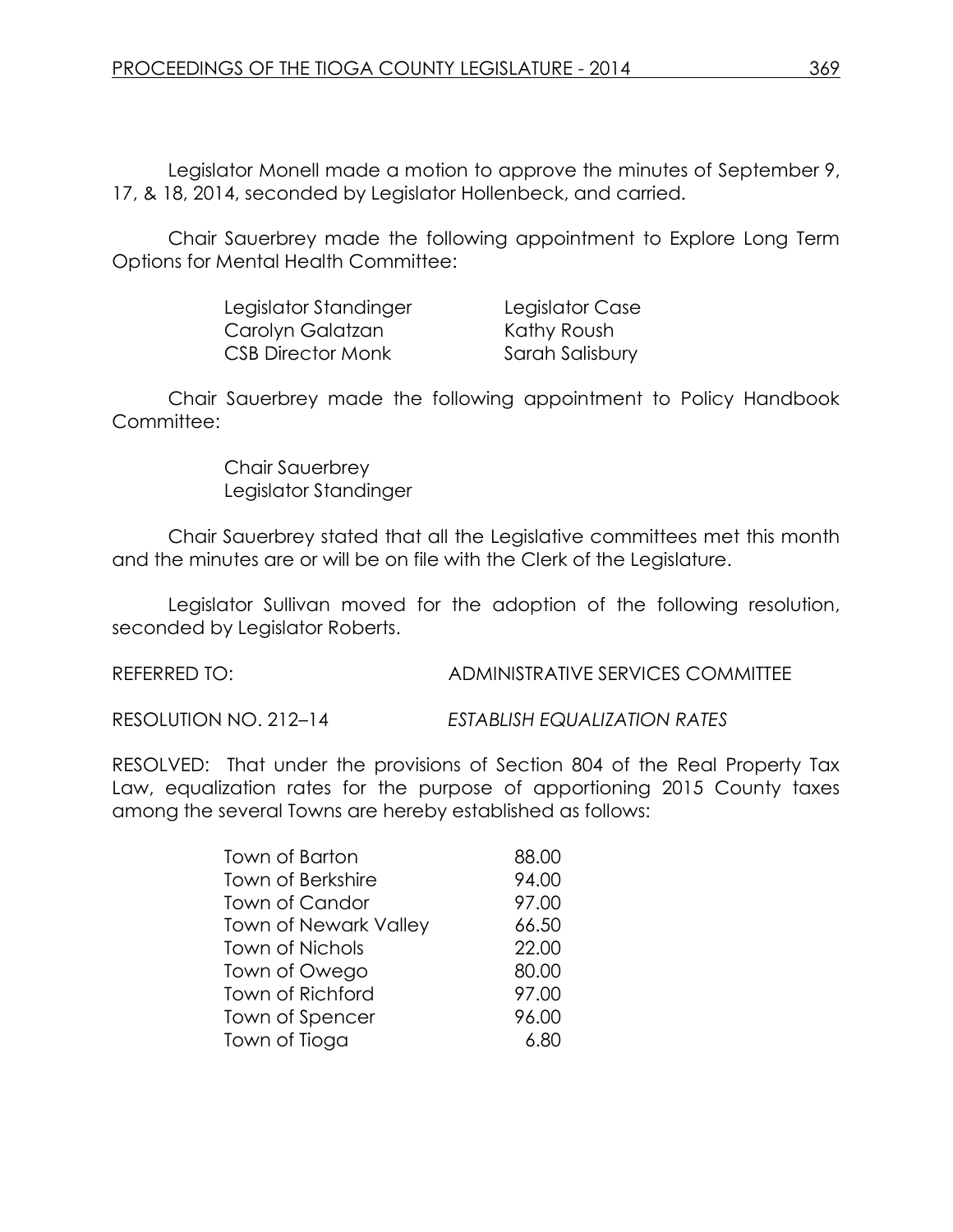Yes – Legislators Case, Hollenbeck, Huttleston, Monell, Sauerbrey, Roberts, Standinger, Sullivan and Monell.

No – None.

Absent – None.

RESOLUTION ADOPTED.

Legislator Roberts moved for the adoption of the following resolution, seconded by Legislator Sullivan.

REFERRED TO: PUBLIC WORKS

RESOLUTION NO. 213-14 *AWARD DESIGN SERVICES TO LABELLA ASSOCIATES FOR DESIGN SERVICES FOR CODDINGTON RD BRIDGE BIN: 3335100*

WHEREAS: Tioga County bonded for a program for rehabilitation of various bridges; and

WHEREAS: Funds are available for the design of these bridges as part of the Bond Issue; and

WHEREAS: The Coddington Rd. Bridge over Danby Creek (BIN: 3335100) is one of the bridges in the program; therefore be it

RESOLVED: That the Tioga County Legislature award the design services contract to Labella Associates, Rochester, NY 14614 with costs not to exceed \$59,600; and be it further

RESOLVED: That the account H2014.08 be established for this project by transferring \$59,600 from H511 Appropriated Reserve Account into H2014.08 Coddington Rd. Bridge over Danby Creek BIN: 3335100.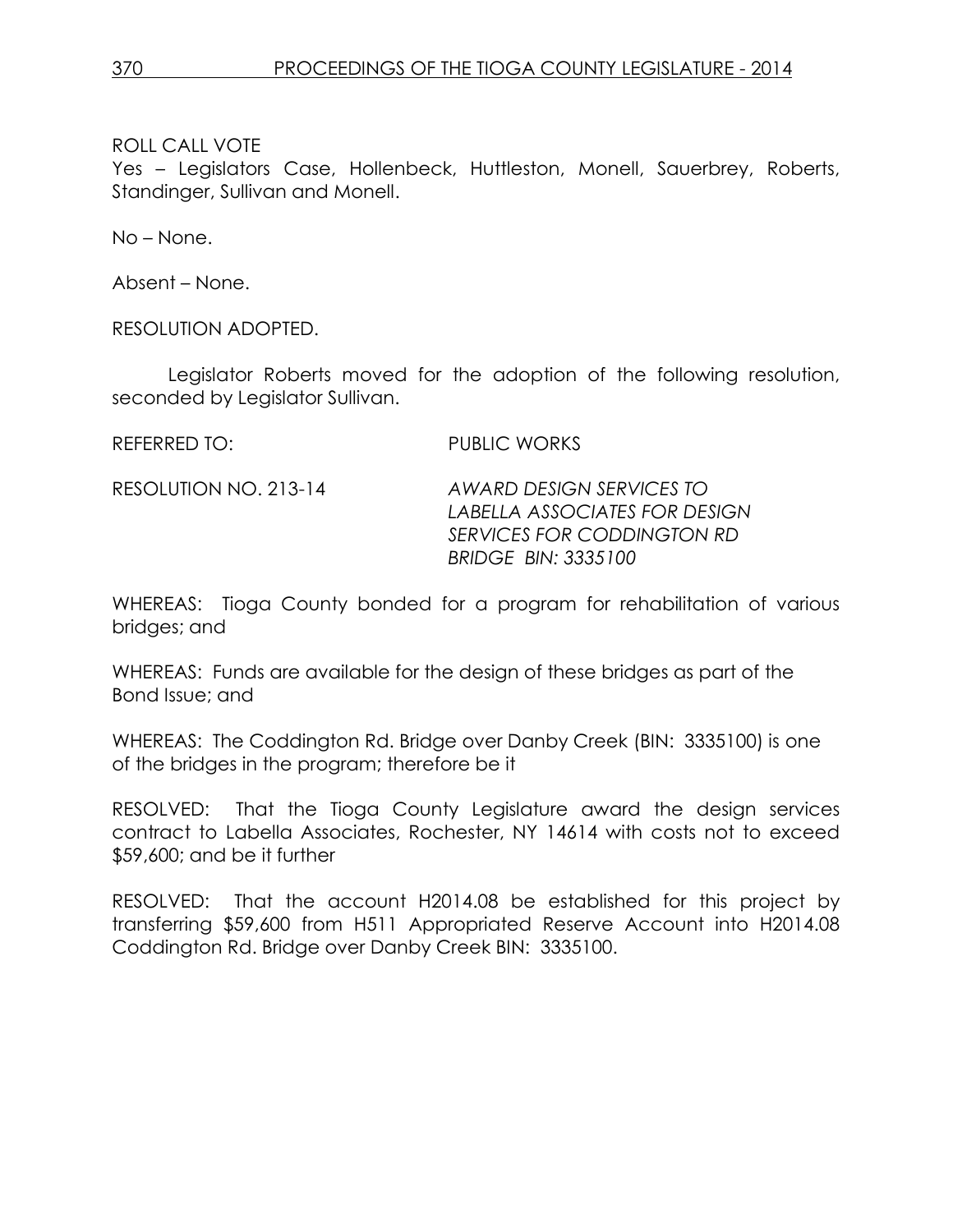Yes – Legislators Case, Hollenbeck, Huttleston, Monell, Sauerbrey, Roberts, Standinger, Sullivan and Monell.

No – None.

Absent – None.

RESOLUTION ADOPTED.

Legislator Roberts moved for the adoption of the following resolution, seconded by Legislator Sullivan.

REFERRED TO: PUBLIC WORKS

RESOLUTION NO. 214-14 *AWARD DESIGN SERVICES TO LABELLA ASSOCIATES FOR DESIGN SERVICES FOR GLEN RD BRIDGE BIN: 3335320*

WHEREAS: Tioga County bonded for a program for rehabilitation of various bridges; and

WHEREAS: Funds are available for the design of these bridges as part of the Bond Issue; and

WHEREAS: The Glen Rd. Bridge over Glen Brook (BIN: 3335320) is one of the bridges in the program; therefore be it

RESOLVED: That the Tioga County Legislature award the design services contract to Labella Associates, Rochester, NY 14614 with costs not to exceed \$59,600; and be it further

RESOLVED: That the account H2014.09 be established for this project by transferring \$59,600 from H511 Appropriated Reserve Account into H2014.09 Glen Rd. Bridge over Glen Brook BIN: 3335320.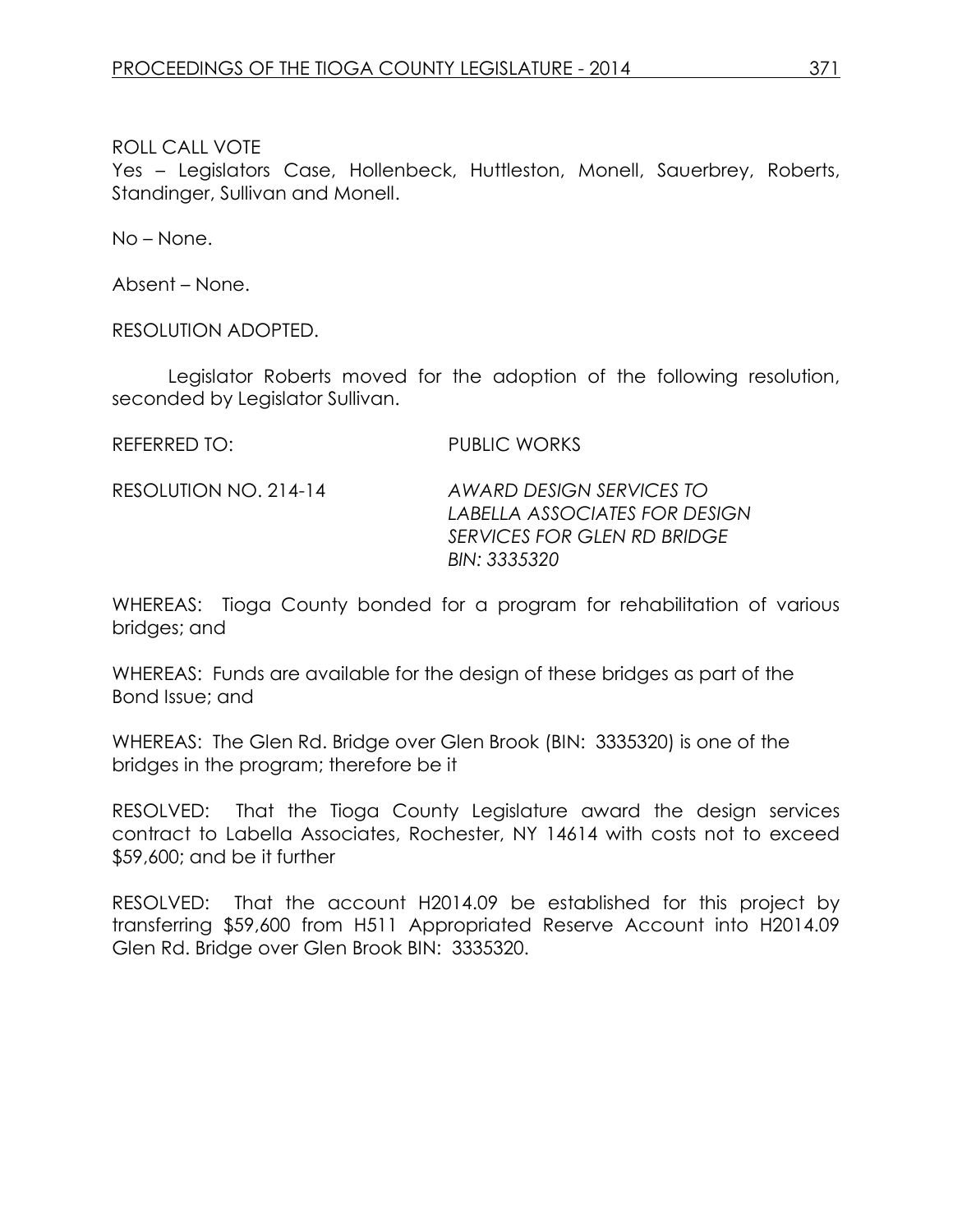Yes – Legislators Case, Hollenbeck, Huttleston, Monell, Sauerbrey, Roberts, Standinger, Sullivan and Monell.

No – None.

Absent – None.

RESOLUTION ADOPTED.

Legislator Roberts moved for the adoption of the following resolution, seconded by Legislator Sullivan.

REFERRED TO: PUBLIC WORKS FINANCE

RESOLUTION NO. 215-14 *AWARD DESIGN SERVICES TO DELTA ENGINEERS FOR DESIGN SERVICES FOR BLEWER RD BRIDGE OVER WEST BRANCH OWEGO CREEK BIN: 2218580*

WHEREAS: Tioga County bonded for a program for rehabilitation of various bridges; and

WHEREAS: Funds are available for the design of these bridges as part of the Bond Issue; and

WHEREAS: The Blewer Rd. Bridge over West Branch Owego Creek (BIN: 2218580) is one of the bridges in the program; therefore be it

RESOLVED: That the Tioga County Legislature award the design services contract to Delta Engineers, Endwell, NY 13760 with costs not to exceed \$63,955; and be it further

RESOLVED: That account H2014.10 be established for this project by transferring \$63,955 from H511 Appropriated Reserve Account into H2014.10 Blewer Rd Bridge over West Branch Owego Creek BIN: 2218580.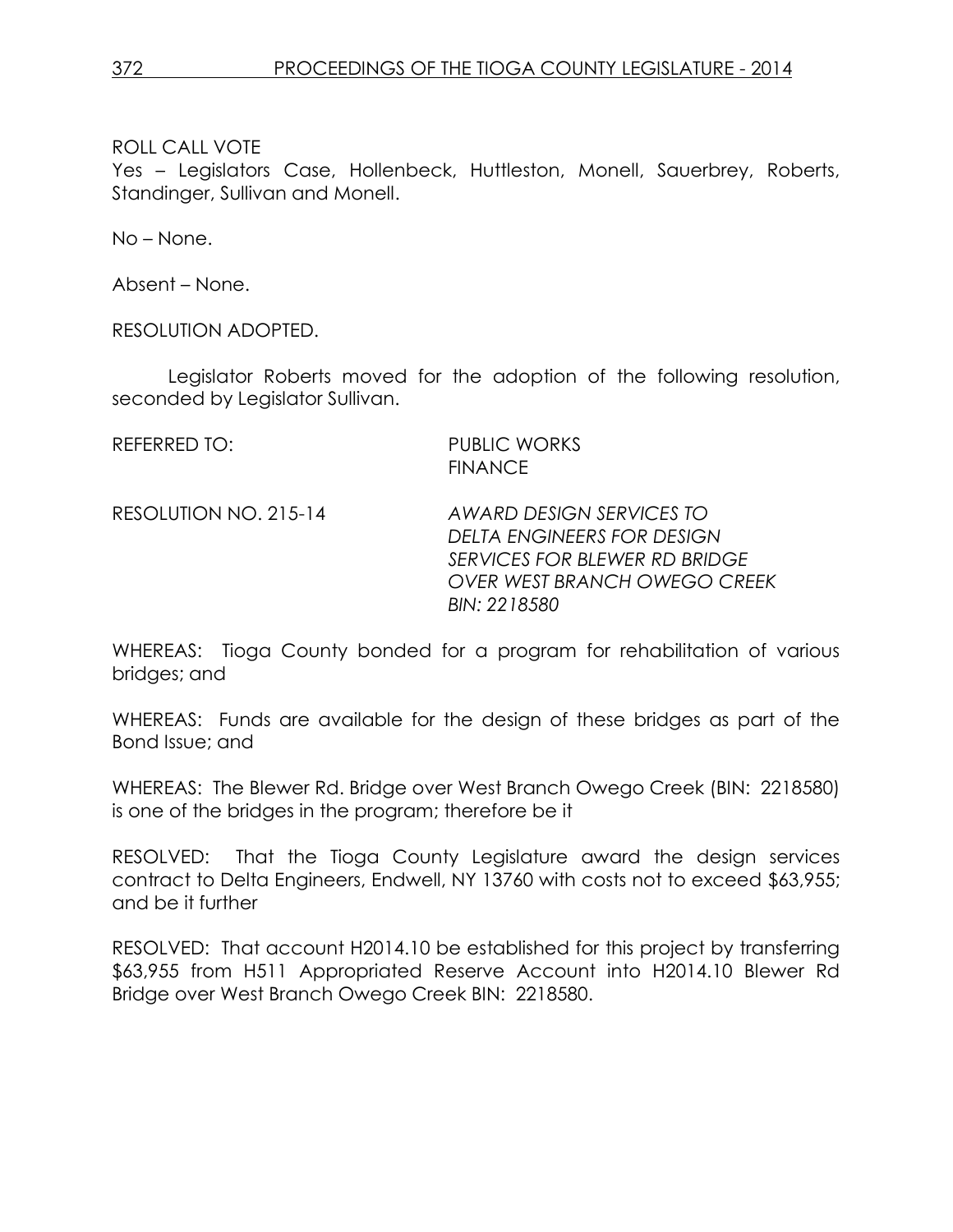Yes – Legislators Case, Hollenbeck, Huttleston, Monell, Sauerbrey, Roberts, Standinger, Sullivan and Monell.

No – None.

Absent – None.

RESOLUTION ADOPTED.

Legislator Roberts moved for the adoption of the following resolution, seconded by Legislator Sullivan.

REFERRED TO: PUBLIC WORKS FINANCE

RESOLUTION NO. 216-14 *ESTABLISH ACCOUNT FOR THE TIOGA COUNTY BRIDGE MAINTENANCE PROGRAM PROJECT PIN 9753.83*

WHEREAS: NYS Department of Transportation approved a Tioga County Bridge Maintenance Program PIN 9753.83; and

WHEREAS: This project is 80% Federal Aid eligible; and

WHEREAS: Public Works needs to establish an account for this project; therefore be it

RESOLVED: That the Tioga County Legislature authorizes establishing account H2014.00 for the Tioga County Preventative Maintenance Program Project, PIN 9753.83; and be it further

RESOLVED: That the Tioga County Legislature authorizes the following transfer:

| From: Federal Aid Bridge Projects Account H4502 | \$20,000 |
|-------------------------------------------------|----------|
| Culvert Replacement H2013.04                    | \$5,000  |

To: Bridge Maintenance Projects Account H2014.00 \$25,000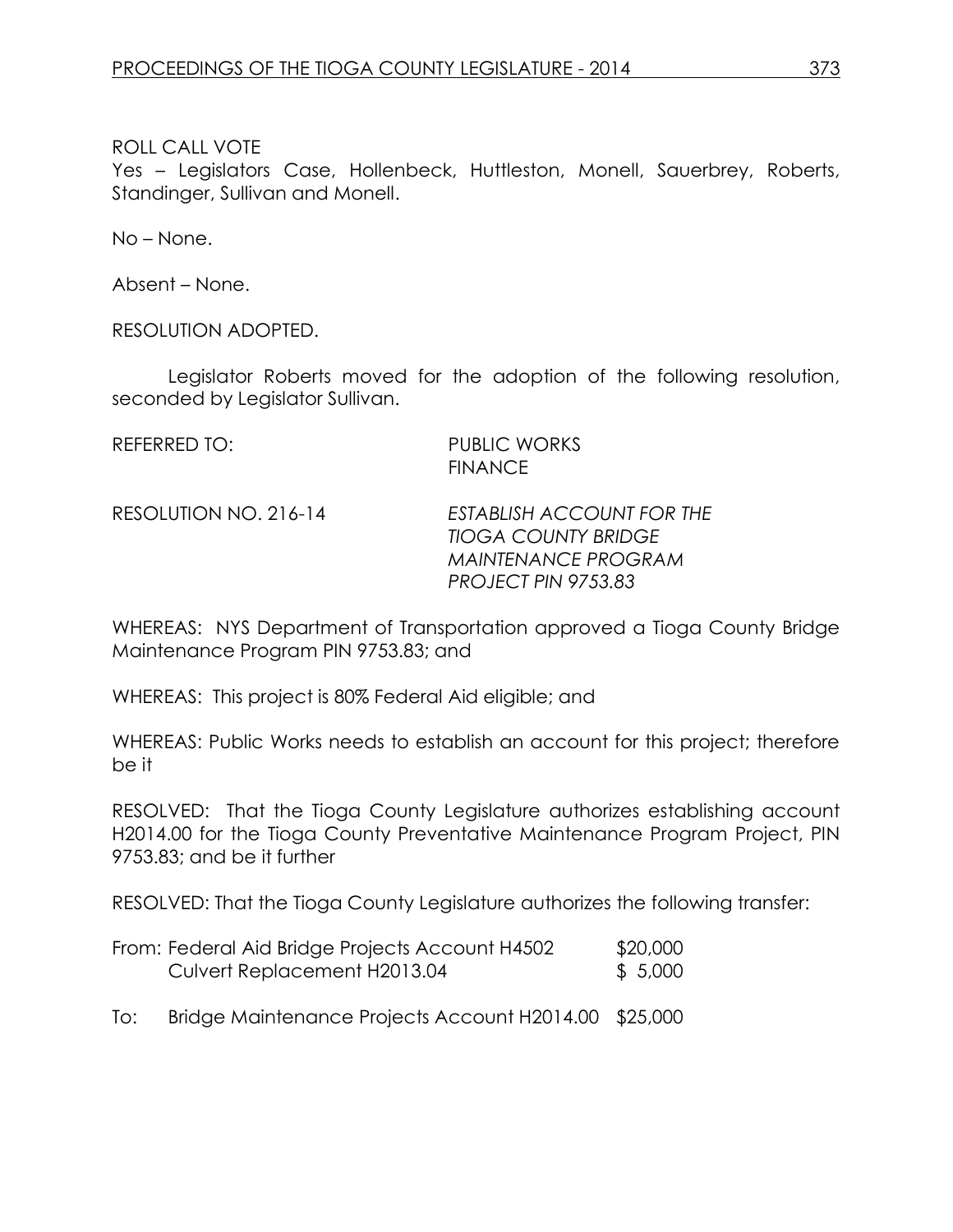Yes – Legislators Case, Hollenbeck, Huttleston, Monell, Sauerbrey, Roberts, Standinger, Sullivan and Monell.

No – None.

Absent – None.

RESOLUTION ADOPTED.

Legislator Roberts moved for the adoption of the following resolution, seconded by Legislator Sullivan.

| REFERRED TO:          | <b>PUBLIC WORKS</b><br><b>FINANCE</b>                                  |
|-----------------------|------------------------------------------------------------------------|
| RESOLUTION NO. 217-14 | AWARD CONTRACT FOR<br>CLEANING SERVICES FOR<br><b>COUNTY BUILDINGS</b> |

WHEREAS: The Commissioner of Public Works received sealed bids for cleaning services for the County Buildings on Thursday, October 2, 2014 at 11:00 AM and the bids were as follows:

# **GDI Services (Matrix)**

Johnson City, NY

| COB, B&G & DPW HHS & PSB |               | Clerk's, CH, CHA ALL BUILDINGS |              |
|--------------------------|---------------|--------------------------------|--------------|
| \$62,361.74              | *\$124,109.17 | \$73,973.78                    | \$260,444.69 |

# **SOUVEREIGN COMMERCIAL SERVICES**

| Scranton, PA |              |                                |              |
|--------------|--------------|--------------------------------|--------------|
| B&G          |              |                                |              |
| COB & DPW    | HHS & PSB    | Clerk's, CH, CHA ALL BUILDINGS |              |
| \$153,569.76 | \$319,727.28 | \$152,815.32                   | \$662,112.36 |

# **PROFESSIONAL SERVICES**

| Cortland, NY<br>B&G |              |                                |              |
|---------------------|--------------|--------------------------------|--------------|
| COB & DPW           | HHS & PSB    | Clerk's, CH, CHA ALL BUILDINGS |              |
| \$83,436.00         | \$134,712.00 | \$90,288.00                    | \$304,436.00 |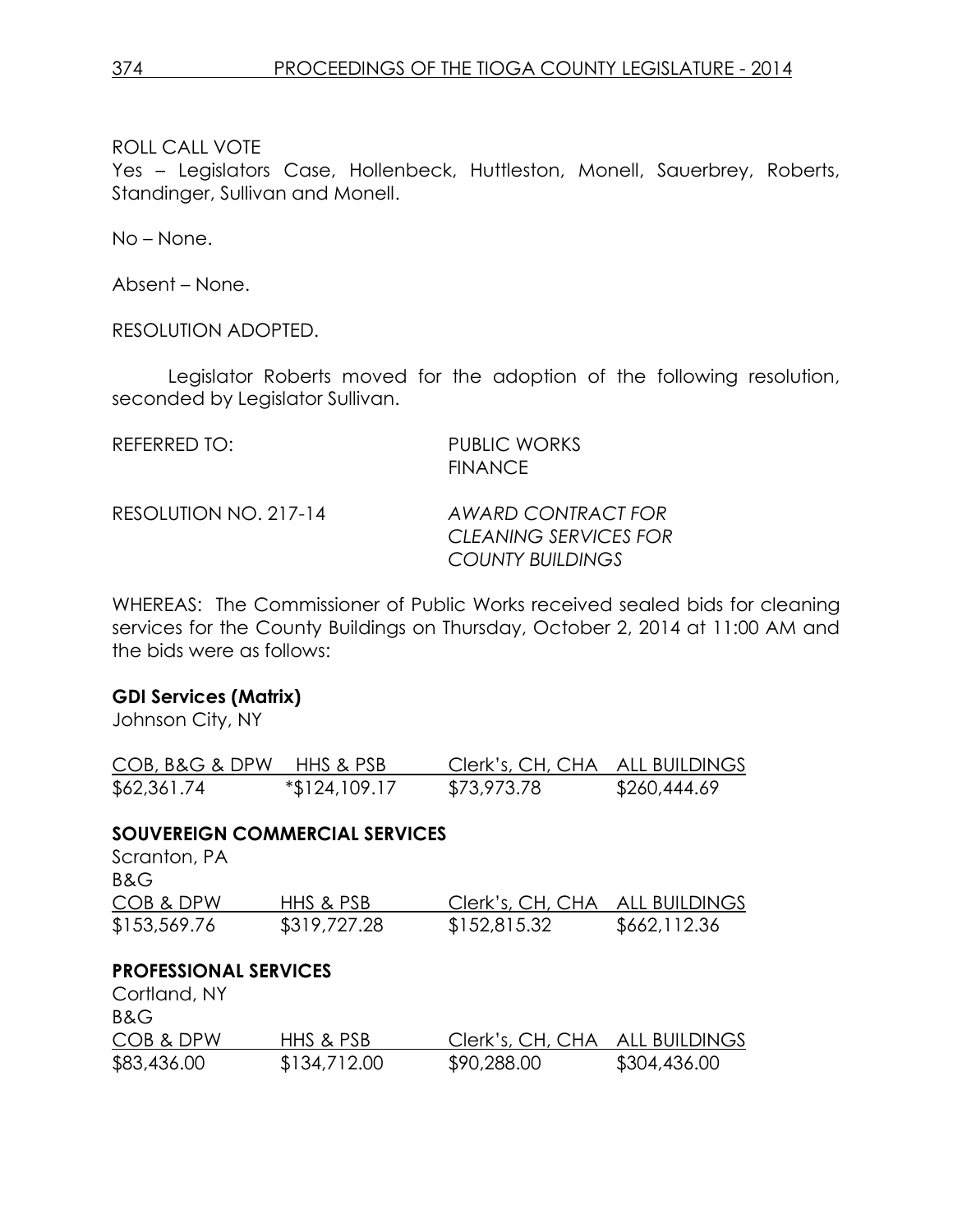# **TEMCO FACILITY SERVICES**

| New Harford, NY |              |                                |              |
|-----------------|--------------|--------------------------------|--------------|
| B&G             |              |                                |              |
| COB & DPW       | HHS & PSB    | Clerk's, CH, CHA ALL BUILDINGS |              |
| *\$59,683.50    | \$132,018.40 | *\$68,926.00                   | \$260,627.90 |

And

WHEREAS: After the Commissioner of Public Works reviewed the bids, he recommends awarding the bid by building grouping; therefore be it

RESOLVED: That the Tioga County Legislature award the bid to Temco Facility Services, New Harford, NY in the amount of \$128,609.50 for the B&G Bldg, COB, DPW, Clerk's, Court House & Court Annex to be paid out of A1620.40 use code 140; and be it further

RESOLVED: That the Tioga County Legislature award the cleaning bid for the HHS Building & the PSB building to GDI Services (Matrix) in the amount of \$124,109.17 to be paid out of HHS Buildings Account A1621.40 and PSB Cleaning out of Buildings & Grounds Contracting Services account A1620.40 use code 140.

ROLL CALL VOTE

Yes – Legislators Case, Hollenbeck, Huttleston, Monell, Sauerbrey, Roberts, Standinger, Sullivan and Monell.

No – None.

Absent – None.

RESOLUTION ADOPTED.

Legislator Roberts moved for the adoption of the following resolution, seconded by Legislator Sullivan.

REFERRED TO: PUBLIC WORKS

RESOLUTION NO. 218-14 *APPROVE CHANGE ORDER FOR FLOOD MITIGATION PROJECT*

WHEREAS: The Flood Mitigation General Contractor for Clerk's Building//Court House Annex was awarded on resolution 339-13 to Andrew R. Mancini Associates; and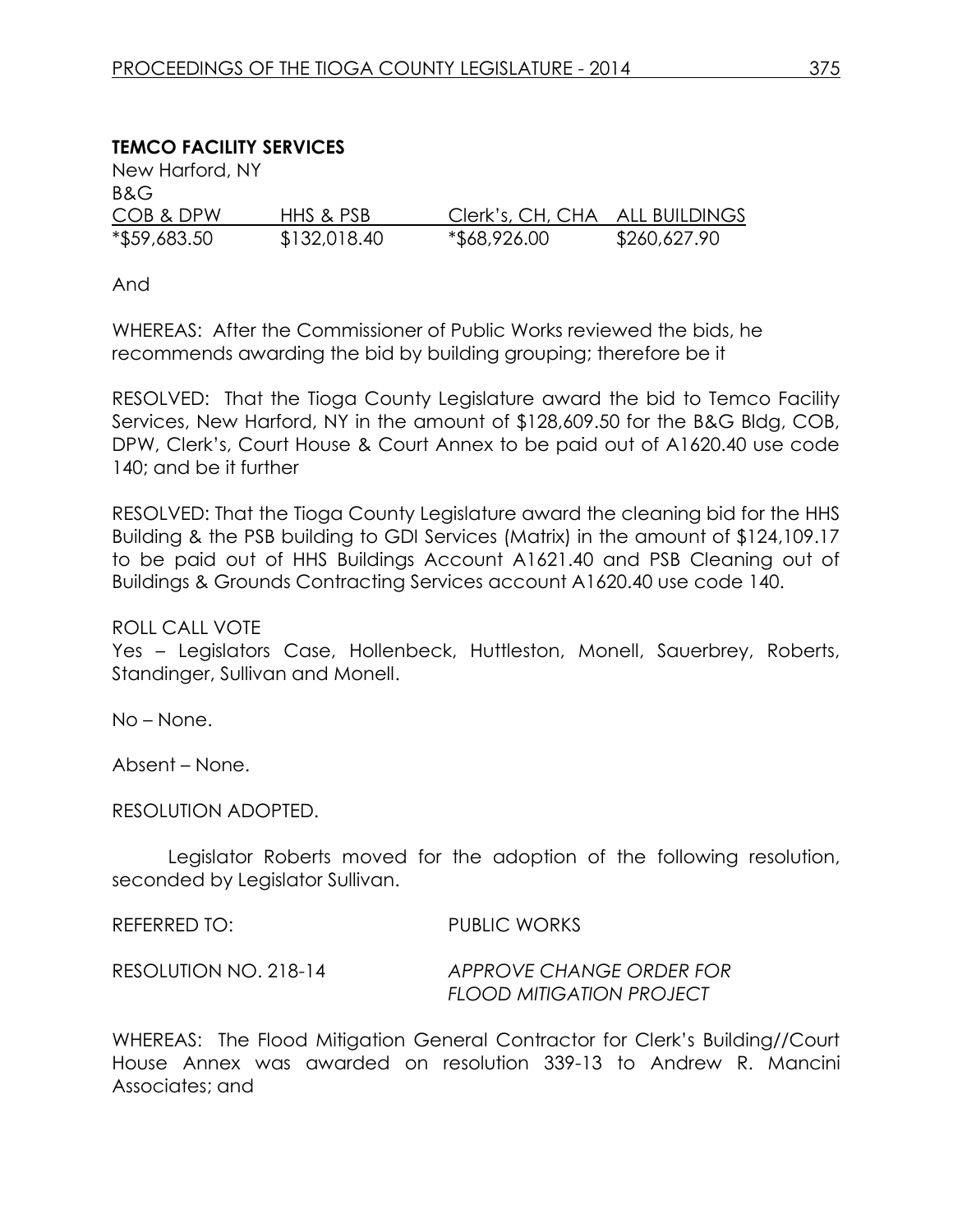WHEREAS: A change order was submitted due to additional work that was required for the generator; therefore be it

RESOLVED: That the Tioga County Legislature authorize additional funds be appropriated for this change order not to exceed \$3,604.40 to be paid out of the Tropical Storm Lee Disaster account H1624.20-402.

ROLL CALL VOTE Yes – Legislators Case, Hollenbeck, Huttleston, Monell, Sauerbrey, Roberts, Standinger, Sullivan and Monell.

No – None.

Absent – None.

RESOLUTION ADOPTED.

Legislator Roberts moved for the adoption of the following resolution, seconded by Legislator Sullivan.

RFFFRRED TO: PUBLIC WORKS

RESOLUTION NO. 219-14 *AUTHORIZING THE IMPLEMENTATION AND FUNDING IN THE FIRST INSTANCE 100% OF THE FEDERAL-AID AND STATE "MARCHISCELLI" PROGRAM-AID ELIGIBLE COSTS OF A TRANSPORTATION FEDERAL-AID PROJECT AND APPROPRIATING FUNDS THEREFORE*

WHEREAS: A Project for the Tioga County Bridge Maintenance Program, PIN 9753.83 (the "Project") is eligible for funding under Title 23 U.S. Code, as amended, that calls for the apportionment of the costs of such program to be borne at the ratio of 80% Federal Funds and 20% non-federal funds; and

WHEREAS: The County of Tioga desires to advance the Project by making a commitment of 100% of the Federal and non-Federal share of the costs of the Preliminary Engineering and Design work; therefore be it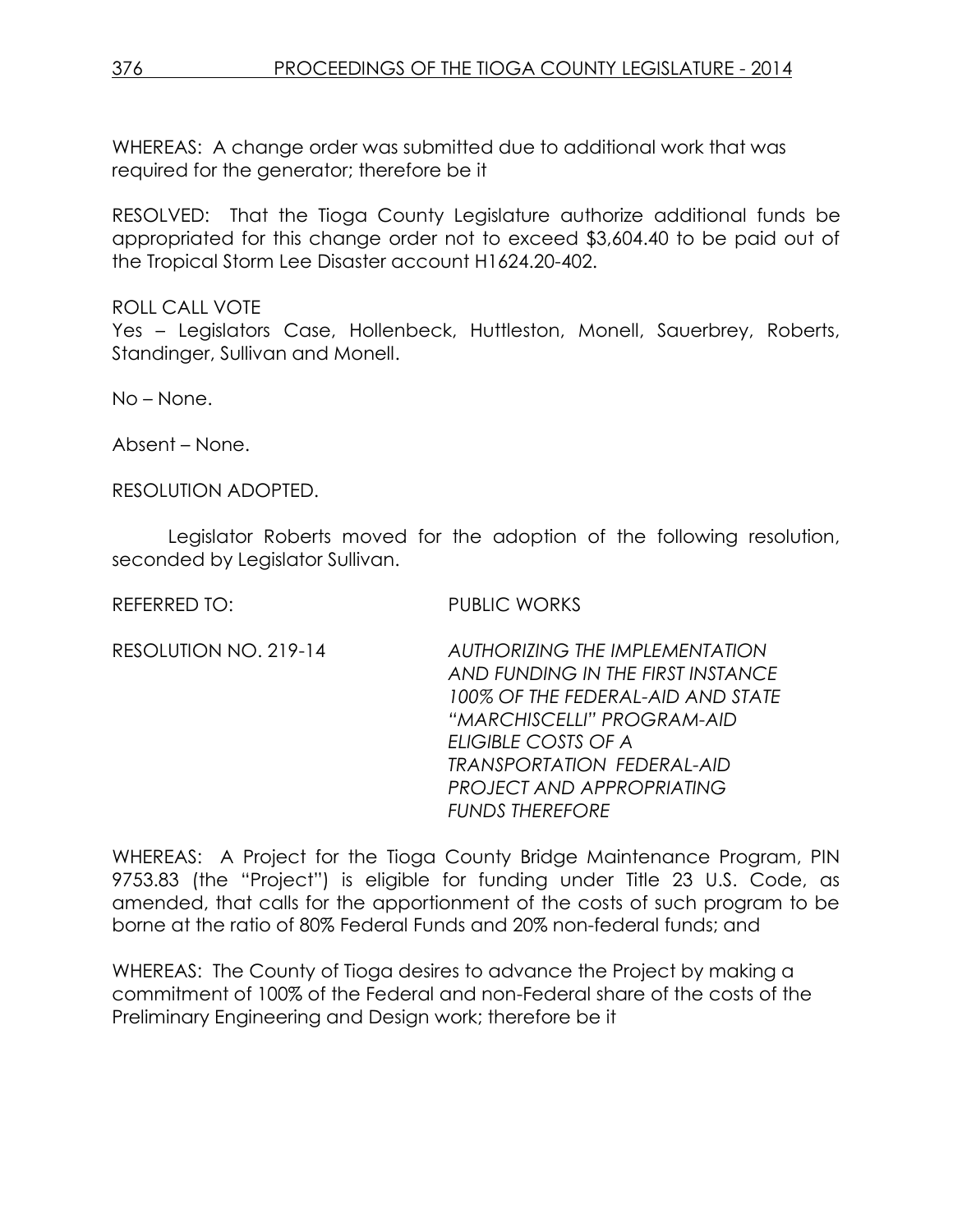RESOLVED: That the Tioga County Legislature hereby authorizes the County of Tioga to pay in the first instance 100% of the Federal and non-Federal share of the cost of the Preliminary Engineering and Design work for the Project or portions thereof; and be it further

RESOLVED: That the sum of \$25,000 is hereby appropriated from H2014.00 and made available to cover the cost of participation in the above phase of the Project; and be it further

RESOLVED: That in the event the full Federal and non-Federal share costs of the project exceeds the amount appropriated above, the Tioga County Legislature shall convene as soon as possible to appropriate said excess amount immediately upon the notification by the New York State Department of Transportation thereof; and be it further

RESOLVED: That the Chair of the County Legislature be and is hereby authorized to execute all necessary Agreements, certifications or reimbursement requests for Federal Aid and/or Marchiselli Aid on behalf of the County of Tioga with the New York State Department of Transportation in connection with the municipality's first instance funding of project costs and permanent funding of the local share of Federal-aid and State-aid eligible Project costs and all Project costs within appropriations therefore that are not so eligible; and be it further

RESOLVED: That a certified copy of this resolution be filed with the New York State Commissioner of Transportation by attaching it to any necessary Agreement in connection with the Project, and be it further

RESOLVED: That this Resolution shall take effect immediately.

ROLL CALL VOTE

Yes – Legislators Case, Hollenbeck, Huttleston, Monell, Sauerbrey, Roberts, Standinger, Sullivan and Monell.

No – None.

Absent – None.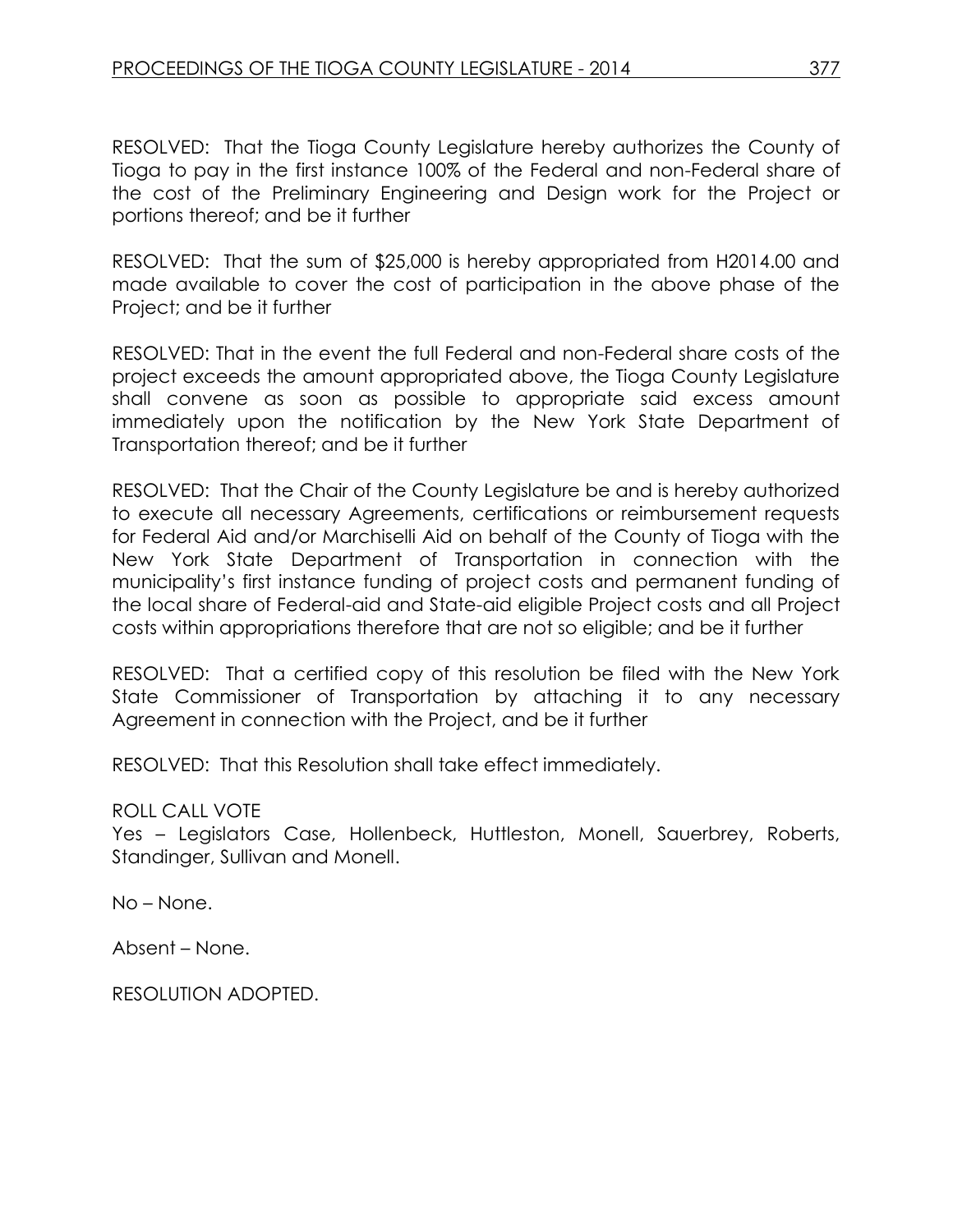Legislator Monell moved for the adoption of the following resolution, seconded by Legislator Case.

#### REFERRED TO: ED&P COMMITTEE

#### RESOLUTION NO. 220–14 *APPOINT MEMBER TO THE TIOGA COUNTY INDUSTRIAL DEVELOPMENT AGENCY (TCIDA)*

WHEREAS: Pursuant to §856(2) of the General Municipal Law the members of the Tioga County Industrial Development Agency (TCIDA) serve at the pleasure of the Legislature without a term until they either resign or are replaced by the Legislature; and

WHEREAS: William Woods has faithfully volunteered his time and has been dedicated and loyal in the performance of his duties and responsibilities during the past 24 years on the Tioga County Industrial Development Agency(TCIDA) Board of Directors; and

WHEREAS: William Woods has resigned from the Tioga County Industrial Development Agency Board of Directors effective October 9, 2014; and

WHEREAS: The Tioga County Industrial Development Agency (TCIDA) Board of Directors desires to fill this vacant position; and

WHEREAS: Kevin Gillette has expressed a desire to serve on the Tioga County Industrial Development Agency (TCIDA); therefore be it

RESOLVED: That the Tioga County Legislature, on its own behalf, as well as on behalf of the citizens of Tioga County, express sincere gratitude to William Woods for his 24 years of dedicated and loyal service to the residents of Tioga County; and be it further

RESOLVED: That the Tioga County Legislature hereby appoints Kevin Gillette to replace William Wood's position on the Tioga County Industrial Development Agency Board of Directors effective November 1, 2014.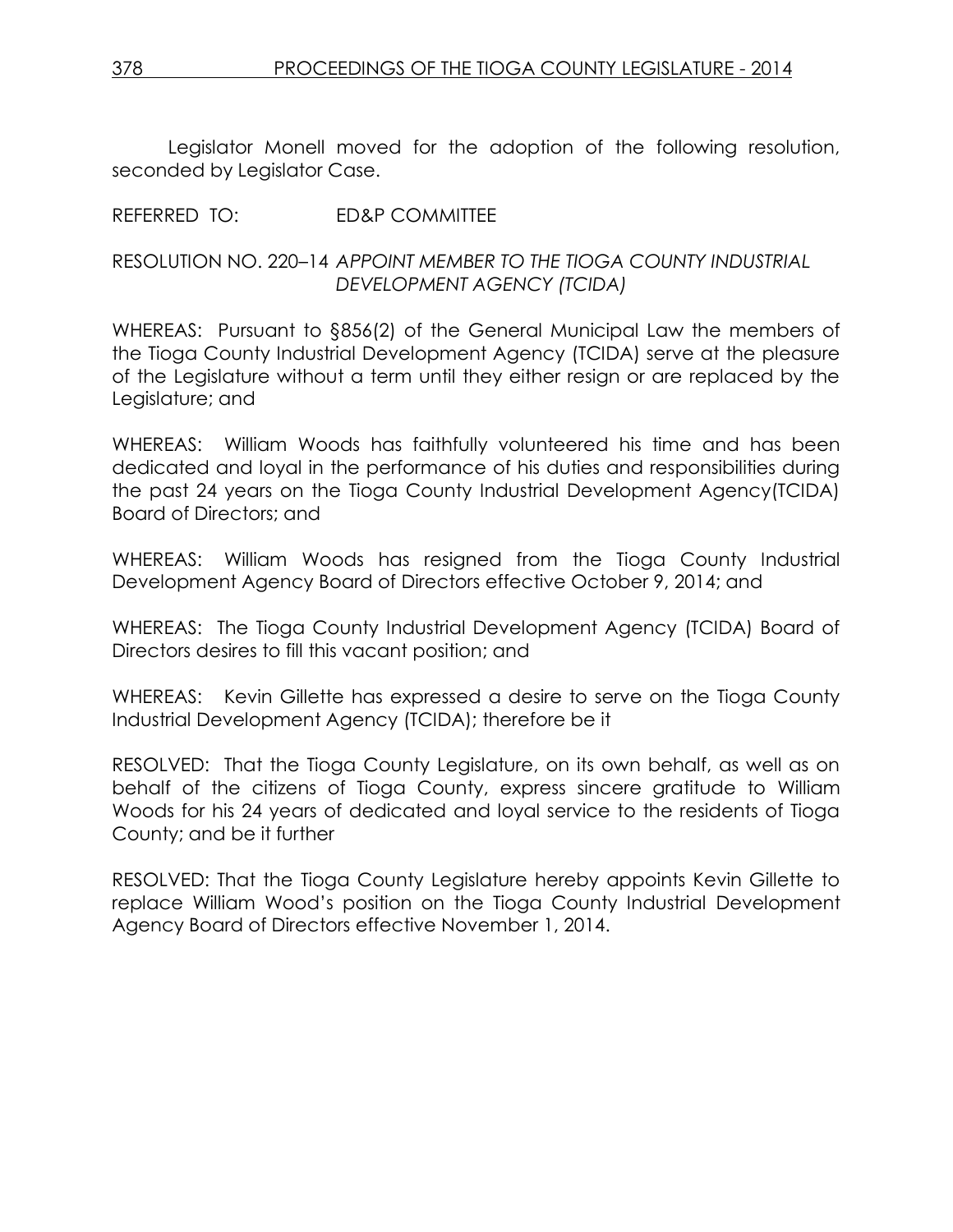Yes – Legislators Case, Hollenbeck, Huttleston, Monell, Sauerbrey, Roberts, Standinger, Sullivan and Monell.

No – None.

Absent – None.

RESOLUTION ADOPTED.

Legislator Standinger moved for the adoption of the following resolution, seconded by Legislator Sullivan.

| REFERRED TO:          | <b>HEALTH &amp; HUMAN SERVICES COMMITTEE</b>   |
|-----------------------|------------------------------------------------|
| RESOLUTION NO. 221-14 | APPOINT MEMBERS TO YOUTH BOARD<br>YOUTH BUREAU |

WHEREAS: The Tioga County Youth Board is organized as an advisory body to the Tioga County Youth Bureau; and

WHEREAS: The purpose of the Youth Board is to carry out the provision of Section 95 of the General Municipal Law of the State of New York and Resolution No. 140 of 1981 of the Tioga County Legislature; and

WHEREAS: The Tioga County Youth Board Bylaws provides for representatives to the Youth Board be appointed by the County Legislature; and

WHEREAS: The County Legislature previously appointed members to the Youth Board under Resolution No. 58-14 and vacancies exist; now therefore be it

RESOLVED: That the following listed representatives be appointed as members of the Tioga County Youth Board with the corresponding term of office consistent with the requirement of staggered rotation.

TERM

|                                             | <b>IERM</b>       |
|---------------------------------------------|-------------------|
| Steve Herbert (Replacing Christina Ward)    | 10/01/14-12/31/16 |
| Marlaina Allen (Replacing Hillary Albrecht) | 10/01/14-12/31/17 |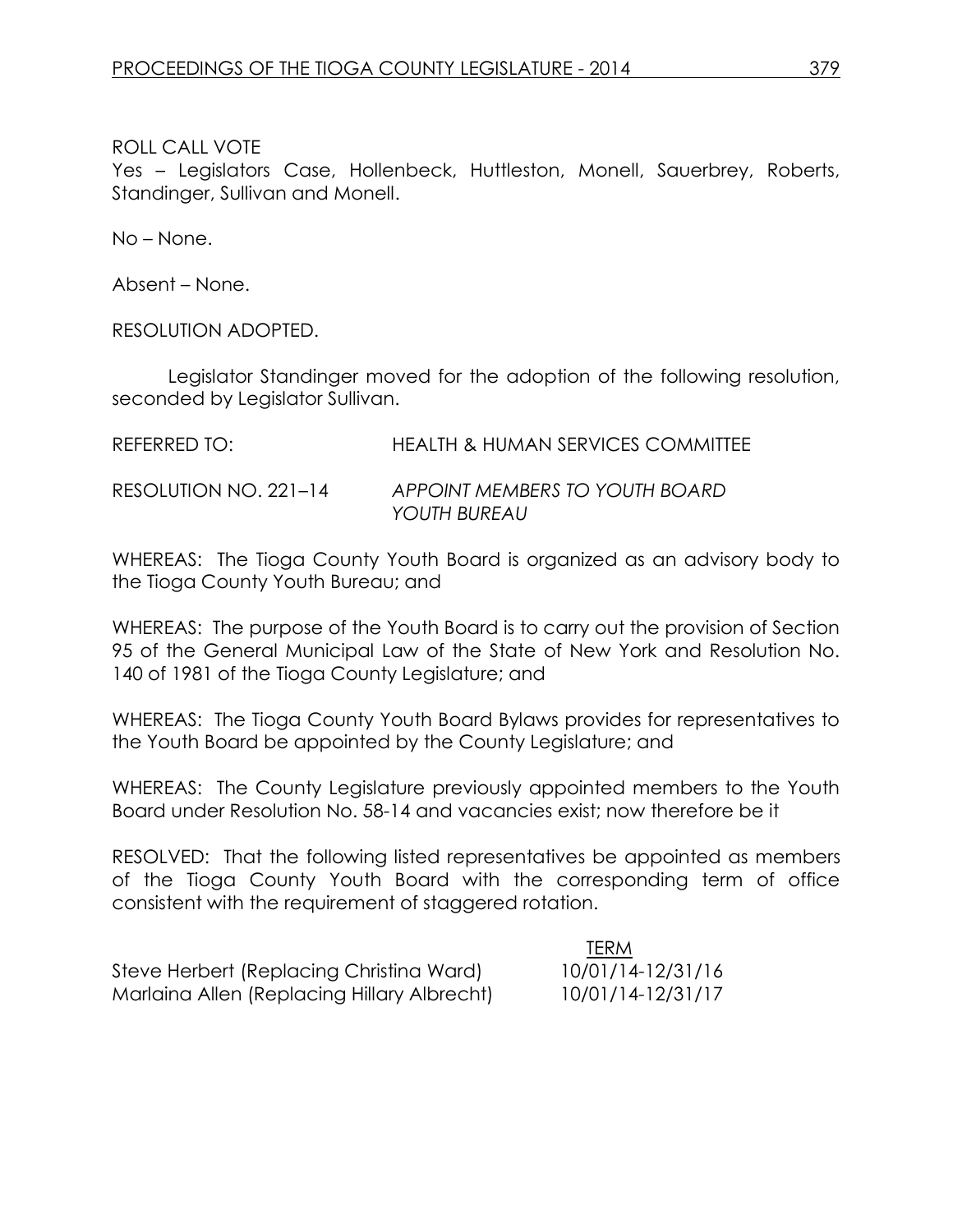Yes – Legislators Case, Hollenbeck, Huttleston, Monell, Sauerbrey, Roberts, Standinger, Sullivan and Monell.

No – None.

Absent – None.

RESOLUTION ADOPTED.

Legislator Standinger moved for the adoption of the following resolution, seconded by Legislator Sullivan.

RESOLUTION NO. 222–14 *APPROVE FUNDING 2014 YOUTH BUREAU PROGRAM FUNDING INCREASE*

WHEREAS: The Tioga County Legislature approves Youth Bureau program funding which is 100% reimbursable from the New York State Office of Children and Family Services; and

WHEREAS: The Tioga County Youth Bureau's 2014 program funding was initially approved by Resolution 103-14; and

WHERAS: New York State Office of Children and Family Services has now increased funding for County sponsored Youth Bureau programs by \$3,850; and

WHEREAS: The current Youth Bureau refundable line was increased by \$3,850 by Resolution 129-14; and

WHEREAS: The Tioga County Youth Board has recommended the following programs have the previously approved allocations increased by the amounts below to utilize this increased allocation

Cooperative Extension Family Resource Centers \$1,656 Tioga County Council on Alcohol and Substance Abuse \$1,655 Spencer Van Etten School After School Program \$ 539 TOTAL \$3,850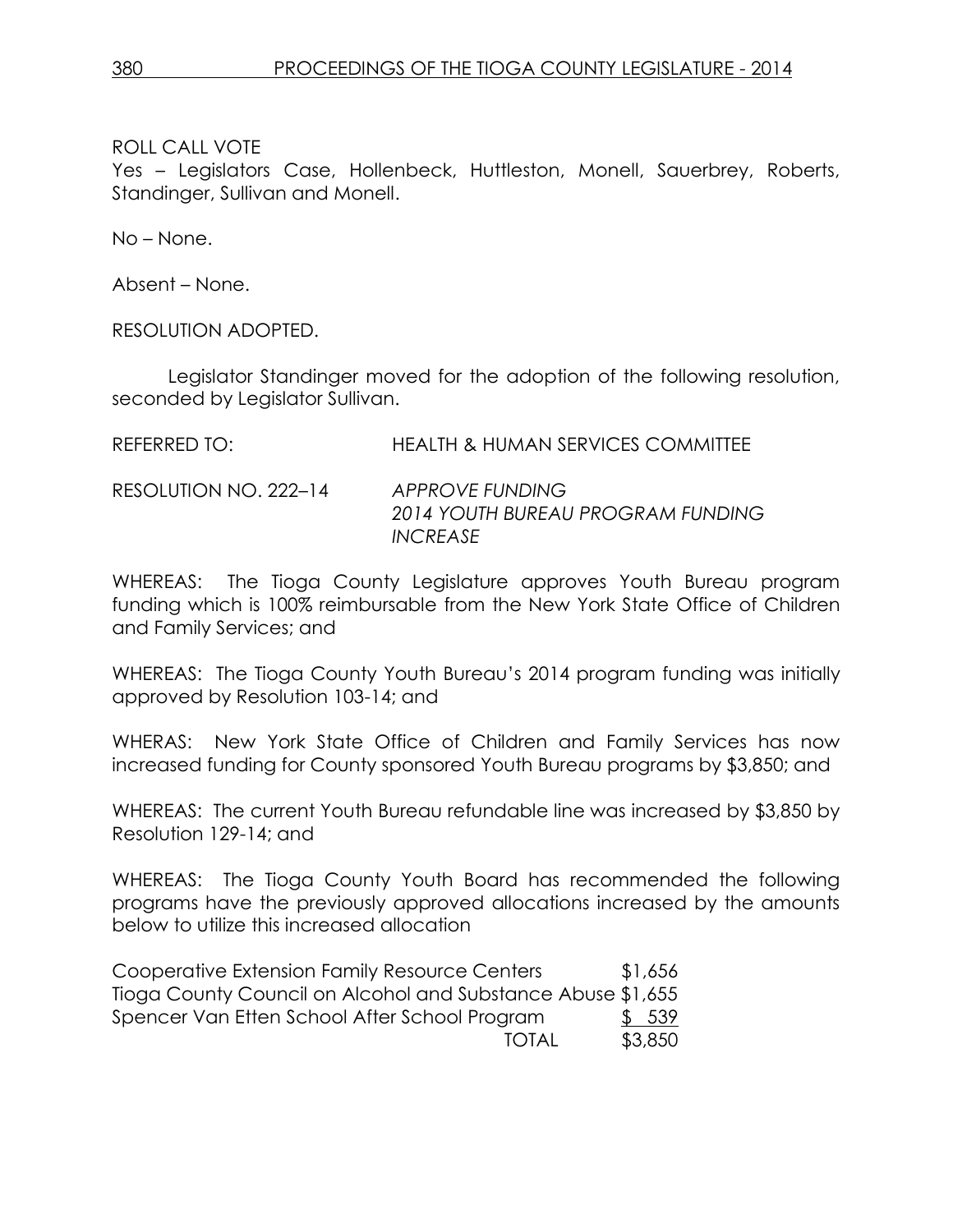RESOLVED: That the above programs, as recommended by the Tioga County Youth Board, be approved by the Tioga County Legislature for this increased funding in the amounts indicated above.

ROLL CALL VOTE

Yes – Legislators Case, Hollenbeck, Huttleston, Monell, Sauerbrey, Roberts, Standinger, Sullivan and Monell.

No – None.

Absent – None.

RESOLUTION ADOPTED.

Legislator Standinger moved for the adoption of the following resolution, seconded by Legislator Case.

| REFERRED TO:          | <b>HEALTH &amp; HUMAN SERVICES COMMITTEE</b><br><b>FINANCE COMMITTEE</b> |
|-----------------------|--------------------------------------------------------------------------|
| RESOLUTION NO. 223-14 | TRANSFER OF FUNDS<br>SOCIAL SERVICES                                     |

WHEREAS: Partial funding and revenue for Public Transportation was budgeted in Social Services; and

WHEREAS: Changes at the Department of Health does not allow for use of these funds for Public Transportation; and

WHEREAS: Transfer of Funds requires Legislative approval; therefore be it

RESOLVED: That funding be transferred as follows:

|                          | From: A6101.40.487 Medical Assistance      | \$240,000 |
|--------------------------|--------------------------------------------|-----------|
| To: A5630.40.487 Bussing |                                            | \$240,000 |
|                          |                                            |           |
| From: A1801.0.0          | Repayments of Medical Assistance \$240,000 |           |
| To: A3090.0.0            | <b>Bussing</b>                             | \$240,000 |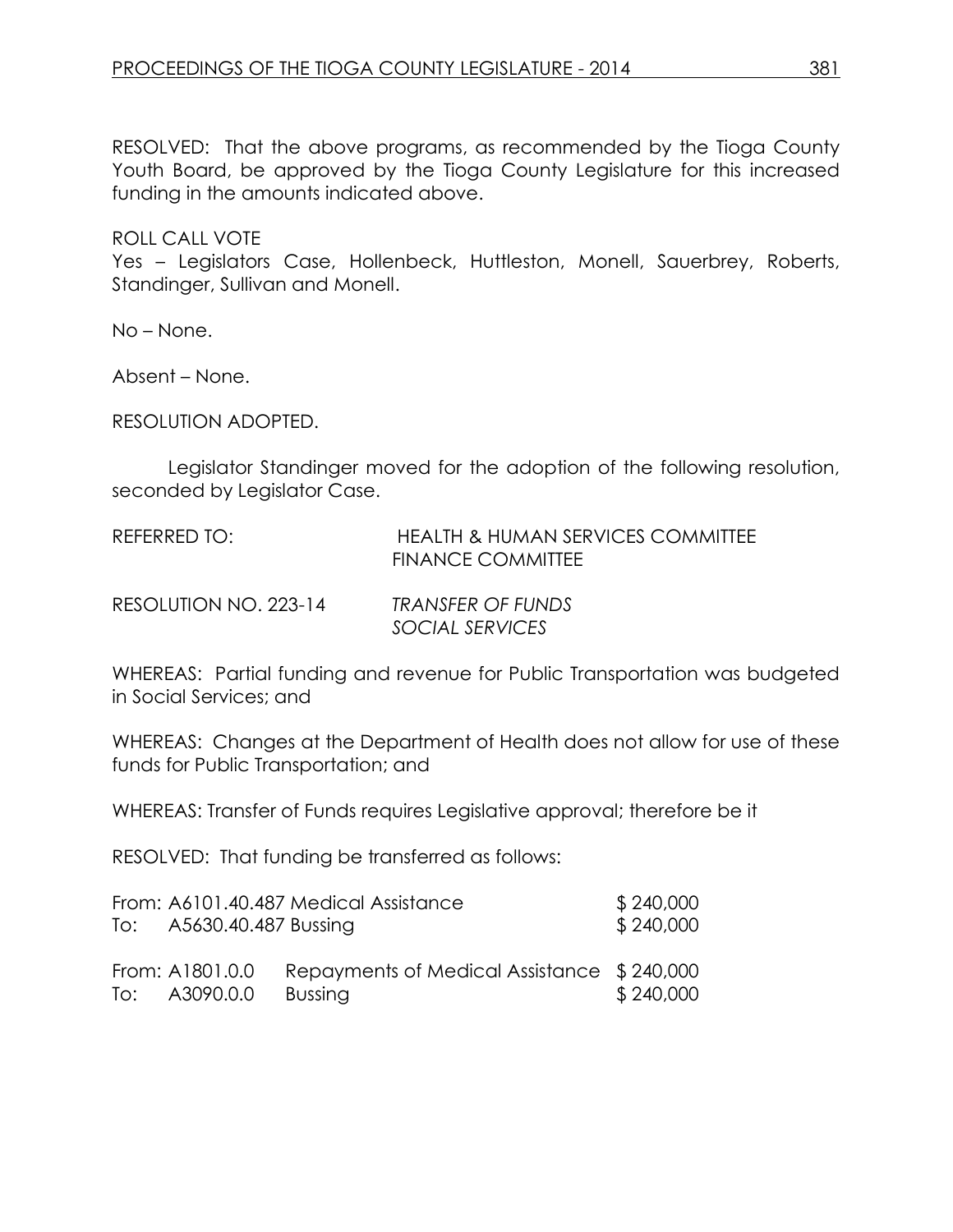Yes – Legislators Case, Hollenbeck, Huttleston, Monell, Sauerbrey, Roberts, Standinger, Sullivan and Monell.

No – None.

Absent – None.

RESOLUTION ADOPTED.

Legislator Weston moved for the adoption of the following resolution, seconded by Legislator Hollenbeck.

| REFERRED TO:          | <b>PUBLIC SAFETY COMMITTEE</b>      |
|-----------------------|-------------------------------------|
| RESOLUTION NO. 224-14 | TRANSFER OF FUNDS<br><b>CORONER</b> |

WHEREAS: There has been an increase in the number of autopsy-related cases and additional medical expenses for the Coroner's Office that has affected the Coroner's budget and there will be not be sufficient funds in said budget for the remainder of 2014; therefore be it

RESOLVED: That the sum of \$27,500 be transferred as follows:

| From: | A1990.40-715              | Contingency Account | \$27,500 |
|-------|---------------------------|---------------------|----------|
| To:   | A <sub>1185.40</sub> -370 | Medical Expense     | \$25,000 |
| To:   | A <sub>1185.40-590</sub>  | Services Rendered   | \$2,500  |

ROLL CALL VOTE

Yes – Legislators Case, Hollenbeck, Huttleston, Monell, Sauerbrey, Roberts, Standinger, Sullivan and Monell.

No – None.

Absent – None.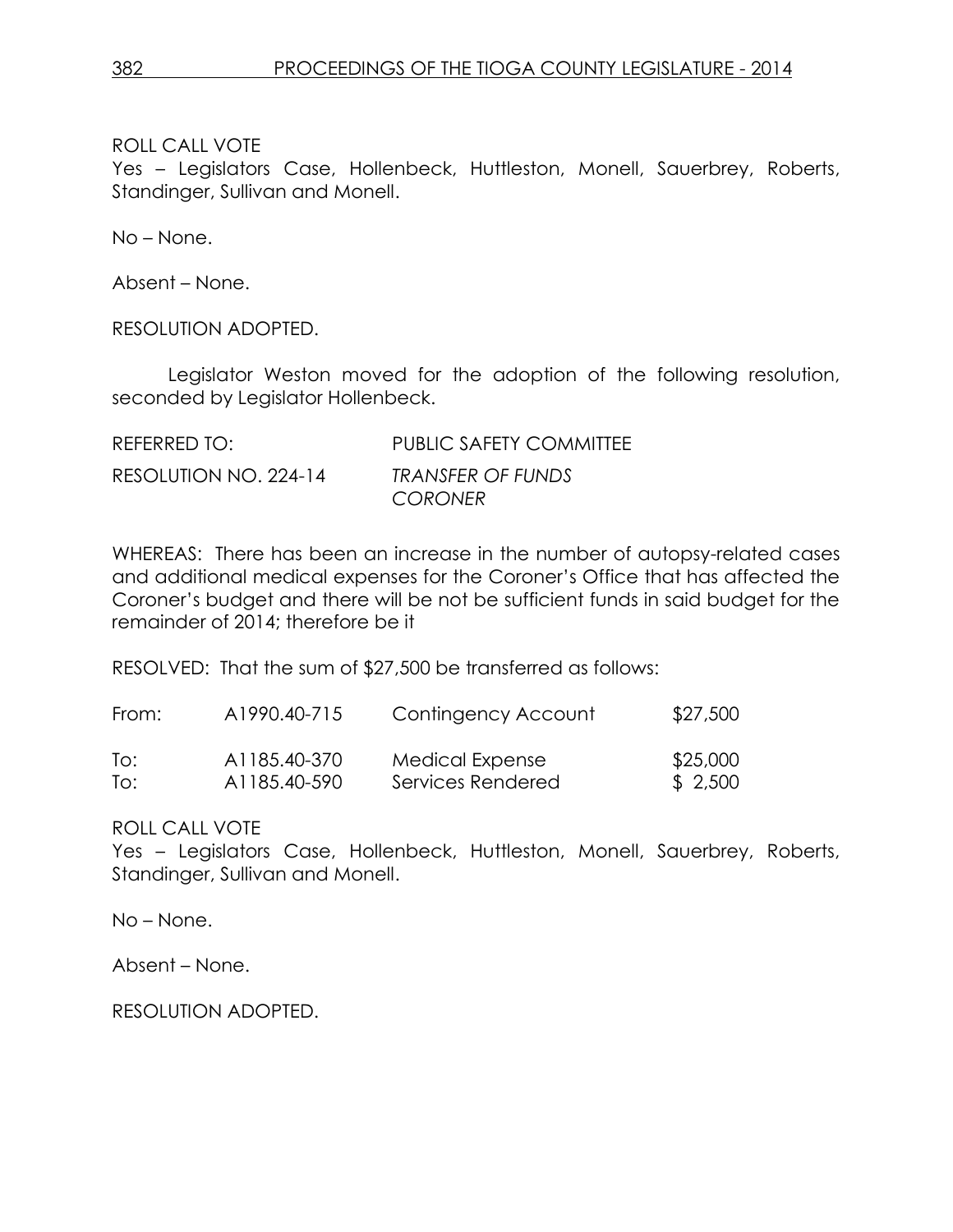Legislator Weston moved for the adoption of the following resolution, seconded by Legislator Hollenbeck.

| REFERRED TO:          | PUBLIC SAFETY COMMITTEE                                         |
|-----------------------|-----------------------------------------------------------------|
| RESOLUTION NO. 225-14 | AUTHORIZE THE SUBMISSION OF 2014-<br>2015 PSAP OPERATIONS GRANT |

WHEREAS: The NYS Office of Interoperable and Emergency Communications had announced PSAP (Public Safety Answering Point) Operations grant funding in Early September; and

WHEREAS: Applications for this grant were required to be submitted no later than September 26th, 2014; and

WHEREAS: County Policy #47 requires that a resolution be approved before any such grant application be submitted; therefore be it

RESOLVED: That the Tioga County Sheriff's Office be authorized to submit the appropriate grant application for the purpose of securing this funding, and authorizes the Chair of the Legislature to sign such application.

#### ROLL CALL VOTE

Yes – Legislators Case, Hollenbeck, Huttleston, Monell, Sauerbrey, Roberts, Standinger, Sullivan and Monell.

No – None.

Absent – None.

#### RESOLUTION ADOPTED.

Legislator Weston moved for the adoption of the following resolution, seconded by Legislator Hollenbeck.

| REFERRED TO:          | <b>PUBLIC SAFETY COMMITTEE</b><br><b>FINANCE COMMITTEE</b>                             |
|-----------------------|----------------------------------------------------------------------------------------|
| RESOLUTION NO. 226-14 | APPROPRIATION OF 2014 HOMELAND<br><b>SECURITY GRANT</b><br><b>EMERGENCY MANAGEMENT</b> |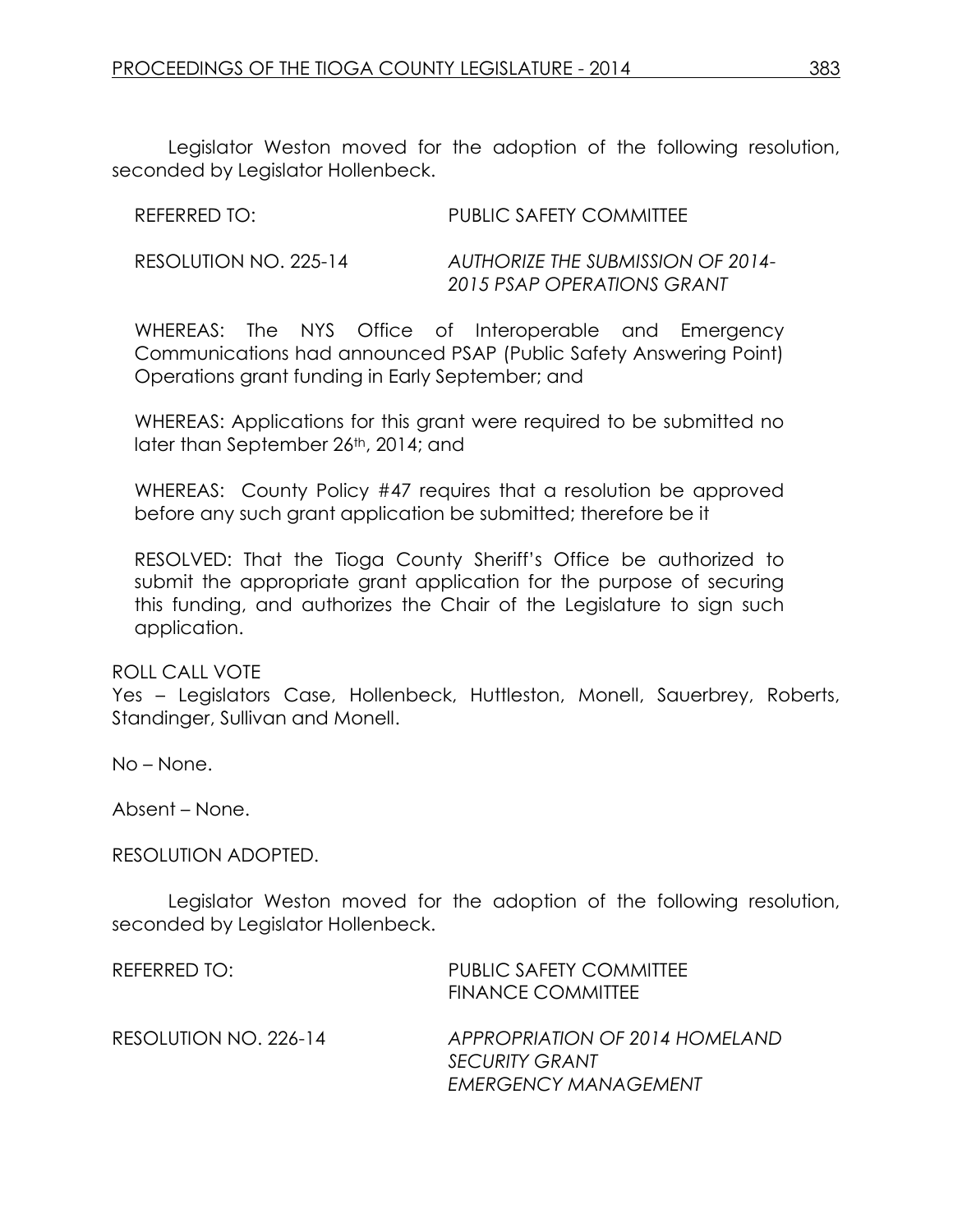WHEREAS: The New York State Office of Homeland Security Program (SHSP) has awarded a grant of \$70,000 to the Tioga County Office of Emergency Management; and

WHEREAS: \$52,500 of the grant will be used to purchase equipment for implementation of the Debris Removal Plan, and the remaining 25% of the monies (\$17,500) will be allocated to the Sheriff's Office; and

WHEREAS: Appropriation of Funds requires Legislative approval; therefore be it

RESOLVED: That the 2014 NYS Homeland Security Grant be appropriated as follows:

|  | FROM: A3356.14 State Aid: Homeland Security 2014 | \$52,500 |
|--|--------------------------------------------------|----------|
|  | FROM: A3397.14 State Aid: Homeland Security 2014 | \$17,500 |

|  | TO: A3360.20.130 Homeland Security Grant-Equipment \$52,500 |  |
|--|-------------------------------------------------------------|--|
|  | TO: A3121.20.130 Homeland Security Grant-Equipment \$17,500 |  |

ROLL CALL VOTE

Yes – Legislators Case, Hollenbeck, Huttleston, Monell, Sauerbrey, Roberts, Standinger, Sullivan and Monell.

No – None.

Absent – None.

RESOLUTION ADOPTED.

Legislator Weston moved for the adoption of the following resolution, seconded by Legislator Hollenbeck.

REFERRED TO PUBLIC SAFETY COMMITTEE

RESOLUTION NO. 227-14 *APROVE 2015 STOPDWI PLAN*

WHEREAS: The New York State Governor's Traffic Safety Committee (GTSC) requires Counties to submit an annual STOP DWI Plan by October 1st, for the use of monies collected under the STOP DWI Program; and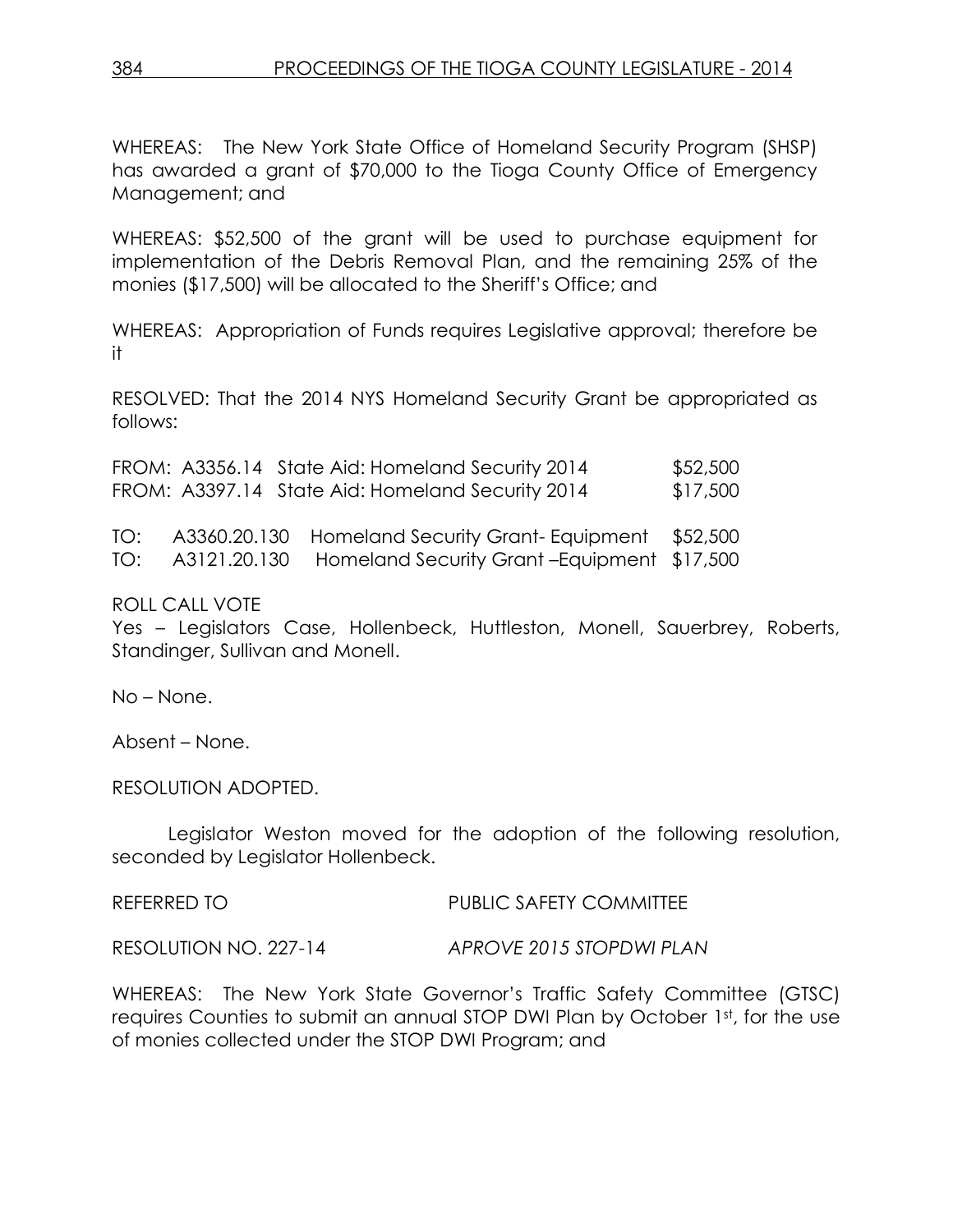WHEREAS: The STOP DWI Coordinator has submitted a 2015 STOP DWI Plan to the Tioga County Legislature for approval; be it therefore

RESOLVED: That the Tioga County Legislature hereby approves the 2015 STOP DWI Plan including the following budgeted appropriations:

| Enforcement                | \$30,150 |
|----------------------------|----------|
| <b>Prosecution Related</b> | \$14,000 |
| Probation                  | \$16,200 |
| Rehabilitation             | \$13,000 |
| PI&E                       | \$16,000 |
| Administration             | \$5,500  |
|                            | \$94,850 |

#### ROLL CALL VOTE

Yes – Legislators Case, Hollenbeck, Huttleston, Monell, Sauerbrey, Roberts, Standinger, Sullivan and Monell.

No – None.

Absent – None.

RESOLUTION ADOPTED.

Legislator Huttleston moved for the adoption of the following resolution, seconded by Legislator Sullivan.

REFERRED TO: ADMINISTRATIVE SERVICES COMMITTEE

RESOLUTION NO. 228-14 *AUTHORIZE 2015 TAX MAP MAINTENANCE CONTRACT*

RESOLVED: That the Chair of the Tioga County Legislature, hereby is authorized to enter into a Tioga County tax map maintenance contract with MRB Group, for the calendar year 2015 for an annual charge of \$32,000, payable monthly, which contract will provide for straight transfers, transfer splits, filed maps and surveys, revision forms, tax map revisions, inquiries, contract revision and fee, all subject to the approval of the County Attorney.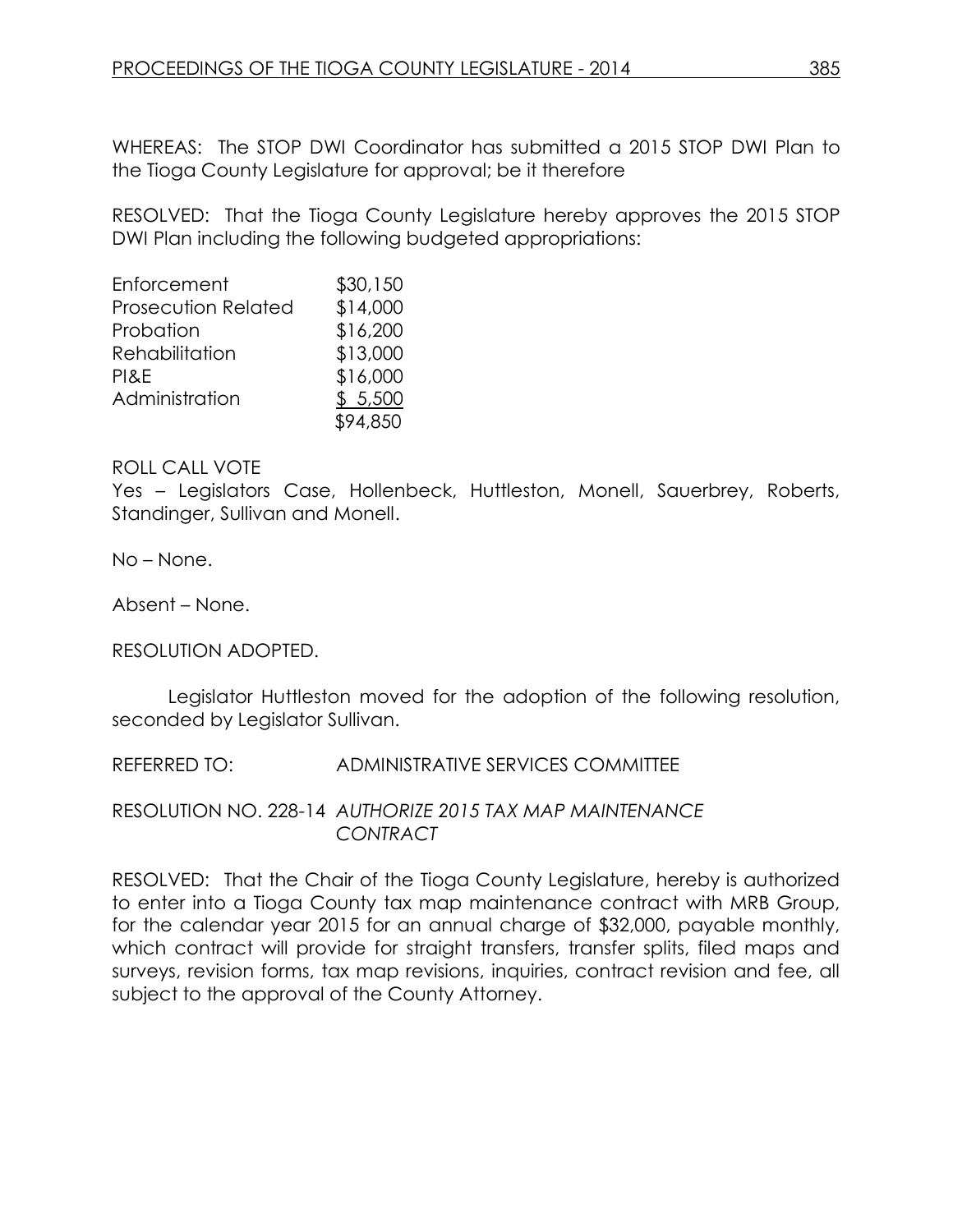Yes – Legislators Case, Hollenbeck, Huttleston, Monell, Sauerbrey, Roberts, Standinger, Sullivan and Monell.

No – None.

Absent – None.

RESOLUTION ADOPTED.

Legislator Sullivan moved for the adoption of the following resolution, seconded by Legislator Case.

REFERRED TO: INFORMATION TECHNOLOGY

RESOLUTION NO. 229–14 *AUTHORIZE AND FUND* 

*TELEPHONE SYSTEM PURCHASE INFORMATION TECHNOLOGY*

WHEREAS: The Tioga County Legislature recognizes the importance of County Infrastructure; and

WHEREAS: The existing County telephone system is in need of replacement; and

WHEREAS: The Information Technology department has conducted an evaluation of multiple vendors offering competing systems; and

WHEREAS: All-Mode Communications has been selected to procure a new phone system; and

WHEREAS: The Information Technology Committee has reviewed the recommendation and agrees with the ITCS Director's recommendation; and

WHEREAS: The Tioga County Legislature desires to fund this telephone system through funds it has received from the Consolidated Health Fund; therefore be it

RESOLVED: That the ITCS Director be authorized to purchase a County telephone system at a cost not to exceed \$236,000 from All-Mode Communications; and be it further

RESOLVED: That the following funds be transferred: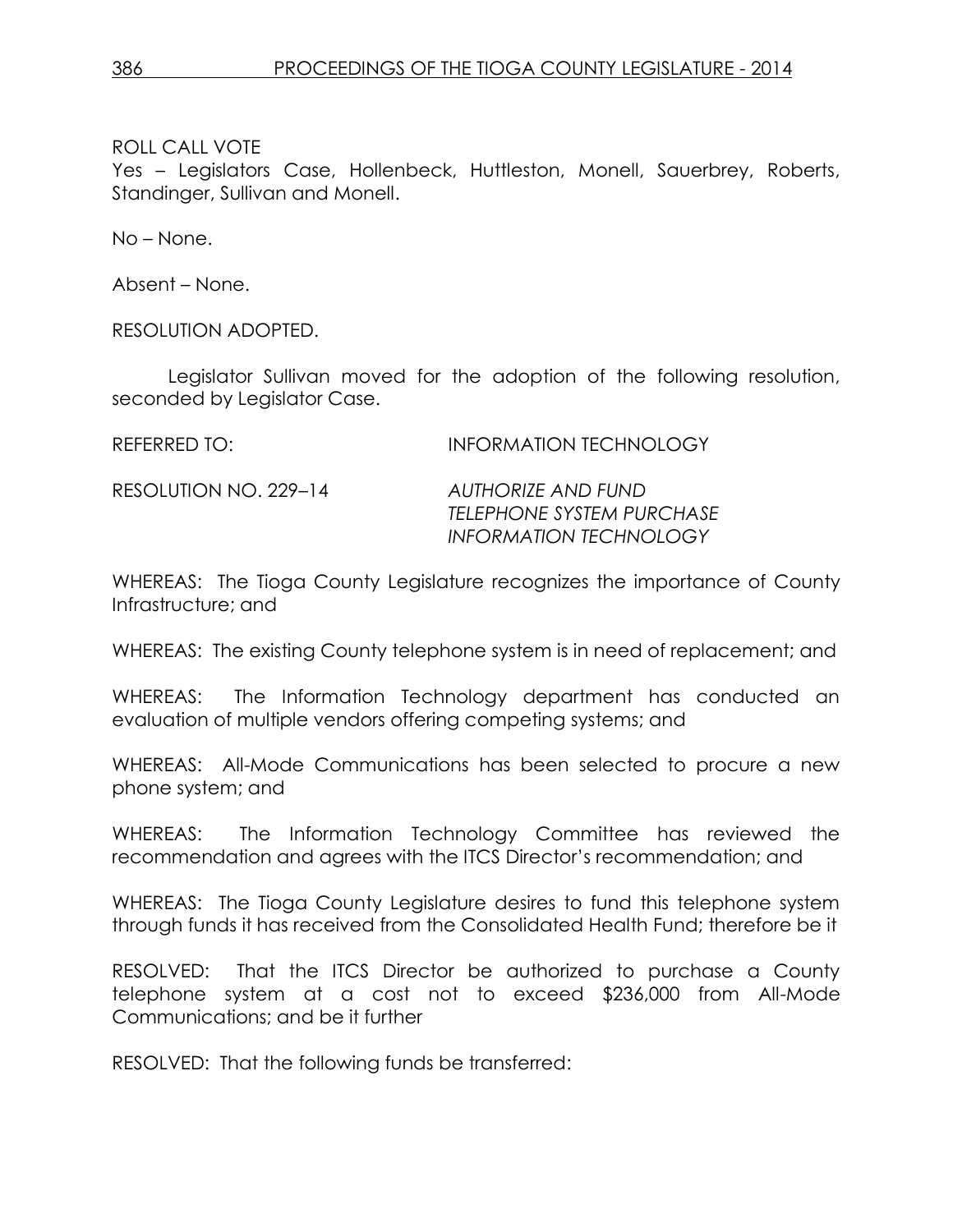| TO: | FROM: A5031.00 Interfund Transfers all Others<br>A9950.93-715 Transfer to Capital Fund | \$236,000.00<br>\$236,000.00 |
|-----|----------------------------------------------------------------------------------------|------------------------------|
|     | From: H5031.00 Interfund Transfer<br>TO: H1680.21 Capital Equipment Account            | \$236,000.00<br>\$236,000.00 |

Yes – Legislators Case, Hollenbeck, Huttleston, Monell, Sauerbrey, Roberts, Standinger, Sullivan and Monell.

No – None.

Absent – None.

RESOLUTION ADOPTED.

Legislator Hollenbeck moved for the adoption of the following resolution, seconded by Legislator Case.

| REFERRED TO:          | <b>FINANCE/LEGAL</b>                                                                                                      |
|-----------------------|---------------------------------------------------------------------------------------------------------------------------|
| RESOLUTION NO. 230-14 | <b>AUTHORIZE CONTRACT WITH TYLER</b><br>TECHNOLOGIES, INC. FOR<br><b>FINANCIAL MANAGEMENT</b><br><b>ACCOUNTING SYSTEM</b> |

WHEREAS: Tioga County issued a Request for Proposal for a Financial Management and Accounting System; and

WHEREAS: The Tioga County Legislature, by Resolution No. 203-14 adopted on September 9, 2014, accepted the proposal by Tyler Technologies Inc. to provide Tioga County with a Financial Management Accounting System (FMAS) and authorized the commencement of contract negotiations by the relevant county staff to include all specifications in the Request for Proposal; and

WHEREAS: A License and Services Agreement between Tioga County and Tyler Technologies, Inc. has been drafted setting forth the rights and obligations of the parties with regard to the Software licensing and services to be provided by Tyler Technologies, Inc.; therefore be it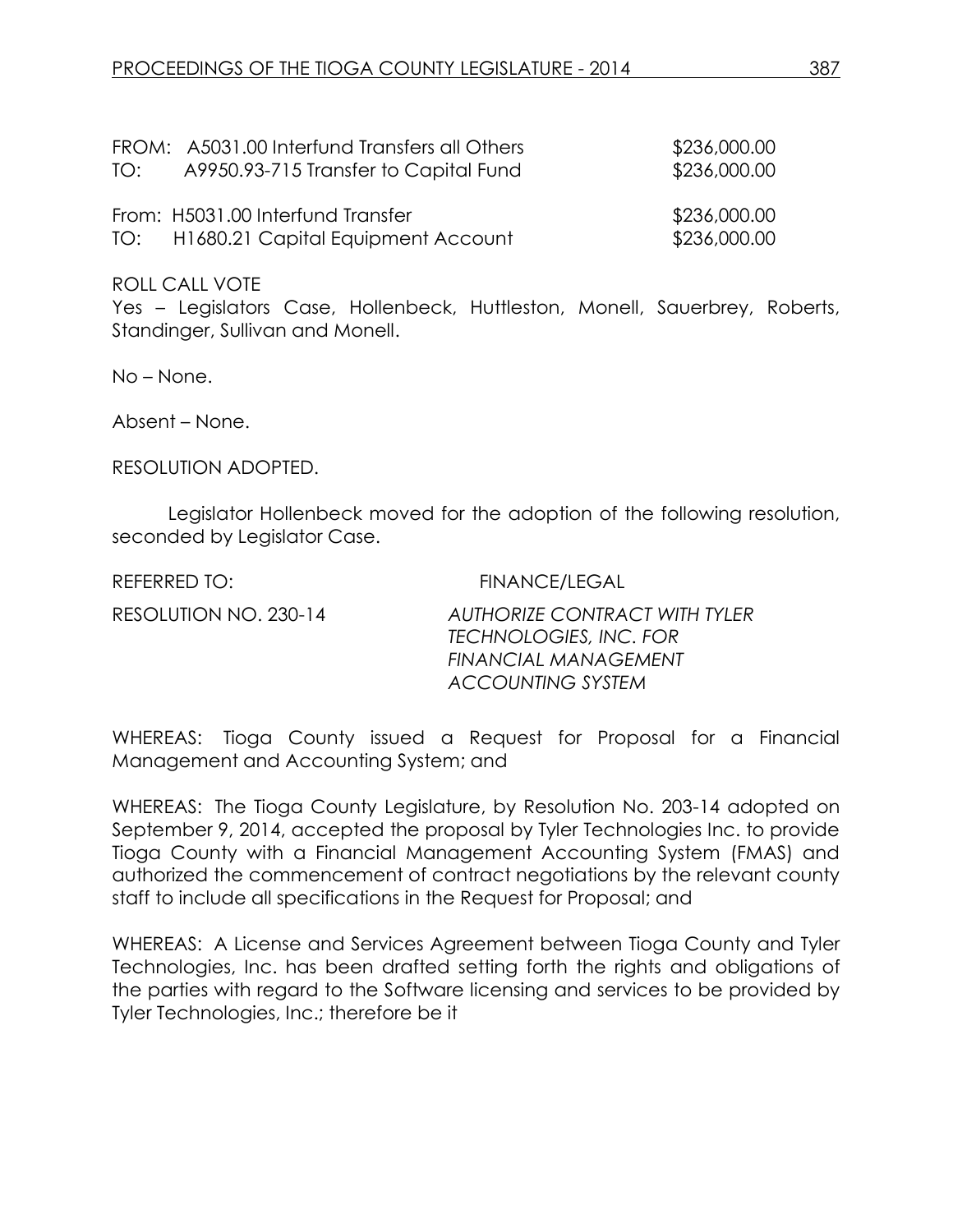RESOLVED: That the Tioga County Legislature authorizes and directs the Chair to execute the License and Services Agreement between Tioga County and Tyler Technologies, Inc. for the Financial Management Accounting System after it has been approved as to form by the Tioga County Attorney.

#### ROLL CALL VOTE

Yes – Legislators Case, Hollenbeck, Huttleston, Monell, Sauerbrey, Roberts, Standinger, Sullivan and Monell.

No – None.

Absent – None.

RESOLUTION ADOPTED.

Legislator Sullivan moved for the adoption of the following resolution, seconded by Legislator Standinger.

REFERRED TO: **INFORMATION TECHNOLOGY** 

RESOLUTION NO. 231–14 *AUTHORIZE AND FUND* 

*FMAS-TYLER TECHNOLOGIES 25% SOFTWARE LICENSE FEES*

WHEREAS: The Tioga County Legislature recognizes the importance of County Infrastructure; and

WHEREAS: The County has entered into a contract with Tyler Technologies for the Financial Management Accounting System; and

WHEREAS: Part of the contract is to pay 25% (\$44,421.50) of the software license fees upon signing of contract; and

WHEREAS: Funds need to be transferred from the Capital Software Reserve Fund to pay for the software license fees; therefore be it

RESOLVED: That the Tioga County Legislature authorizes the payment of software license fees in the amount of \$44,421.50 to Tyler Technologies from the Capital Software Reserve Fund; and be it further

RESOLVED: That the following funds be transferred: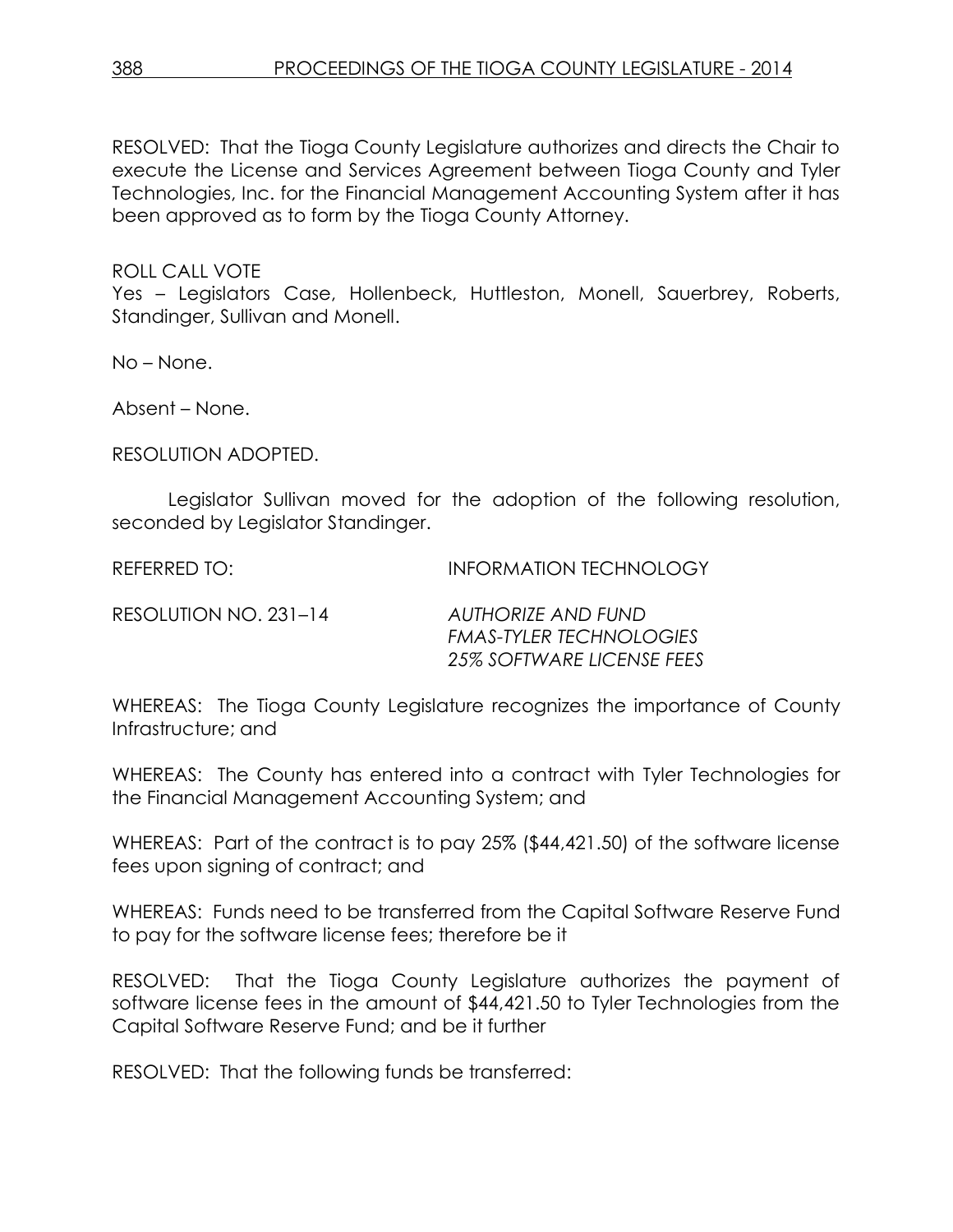FROM: H878-04 Capital Software Reserve Fund \$44,421.50

TO: H1325-21 Treasurer Capital Account \$44,421.50

ROLL CALL VOTE

Yes – Legislators Case, Hollenbeck, Huttleston, Monell, Sauerbrey, Roberts, Standinger, Sullivan and Monell.

No – None.

Absent – None.

RESOLUTION ADOPTED.

Legislator Sullivan moved for the adoption of the following resolution, seconded by Legislator Standinger.

REFERRED TO: INFORMATION TECHNOLOGY

RESOLUTION NO. 232–14 *AUTHORIZE AND FUND* 

*FMAS-TYLER TECHNOLOGIES PROJECT MANAGER FEES FOR 2014*

WHEREAS: The Tioga County Legislature recognizes the importance of County Infrastructure; and

WHEREAS: The County has entered into a contract with Tyler Technologies for the Financial Management Accounting System; and

WHEREAS: Part of the contract is to fund a Tyler Technologies Project Manager upon signing of the contract; and

WHEREAS: The Tyler Technologies Project Manager needs to be funded for November and December 2014 in the amount of \$15,000 (\$7,500 per month); and

WHEREAS: The Tioga County Legislature desires to fund the Tyler Technologies Project Manager for November and December 2014 through funds received from the Consolidated Health Fund; therefore be it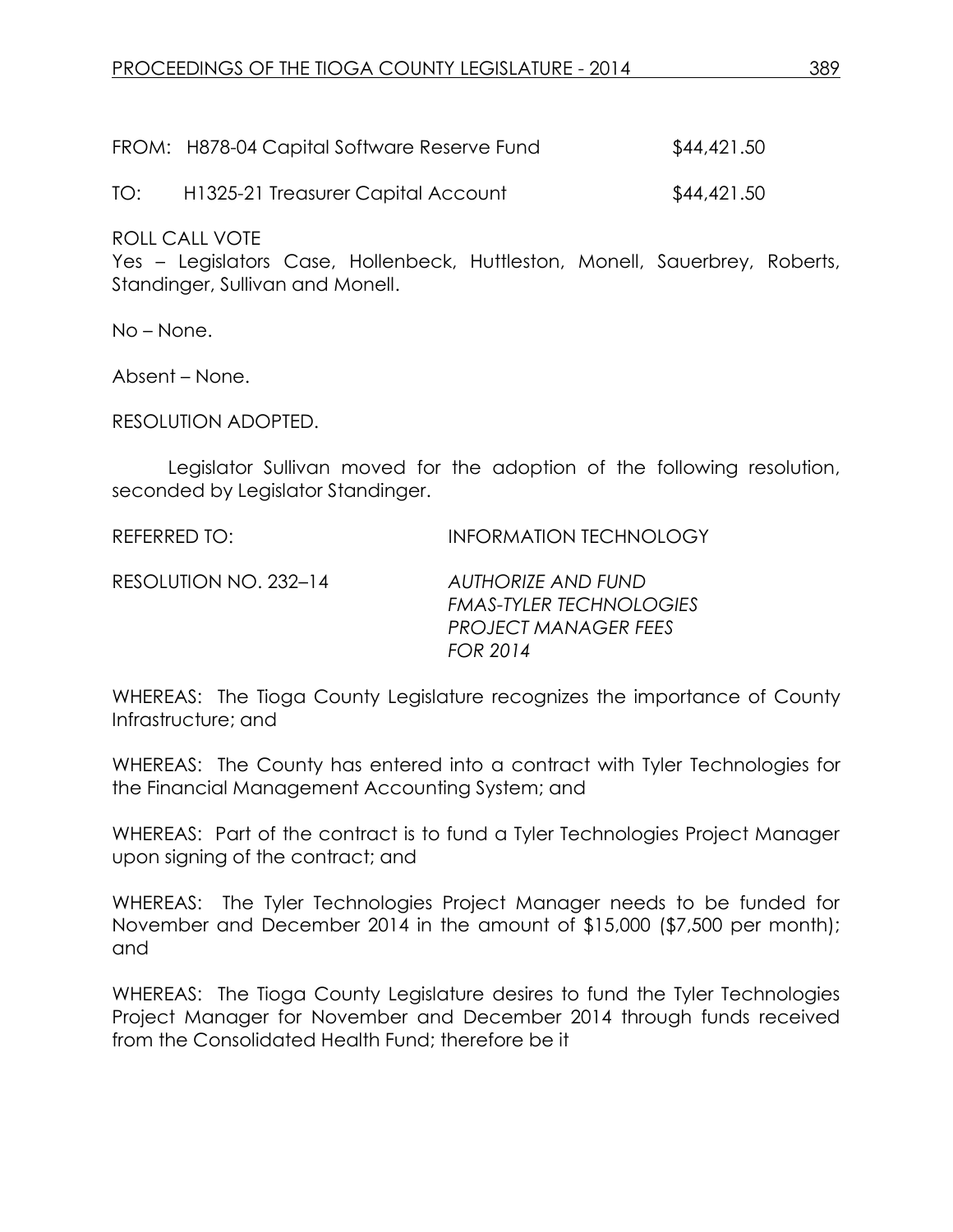RESOLVED: That the Tioga County Legislature authorizes the payment of Tyler Technologies Project Manager for November and December 2014 from the Consolidated Health Fund; and be it further

RESOLVED: That the following funds be transferred:

| FROM: A5031.00 Interfund Transfers all Others | \$15,000 |
|-----------------------------------------------|----------|
|-----------------------------------------------|----------|

TO: A1325.40-140 Treasurer's Account (contracting) \$15,000

ROLL CALL VOTE

Yes – Legislators Case, Hollenbeck, Huttleston, Monell, Sauerbrey, Roberts, Standinger, Sullivan and Monell.

No – None.

Absent – None.

RESOLUTION ADOPTED.

Legislator Sullivan moved for the adoption of the following resolution, seconded by Legislator Weston.

REFERRED TO: INFORMATION TECHNOLOGY RESOLUTION NO. 233–14 *AUTHORIZE AND FUND*

*FMAS HARDWARE PURCHASE*

WHEREAS: The Tioga County Legislature recognizes the importance of County Infrastructure; and

WHEREAS: The new Financial Management Accounting System requires additional computer hardware and software to run; and

WHEREAS: The Information Technology department has conducted an evaluation of available options; and

WHEREAS: VirtuIT Systems has been selected to purchase said computer hardware and software; and

WHEREAS: The Information Technology Committee has reviewed the recommendation and agrees with the ITCS Director's recommendation; and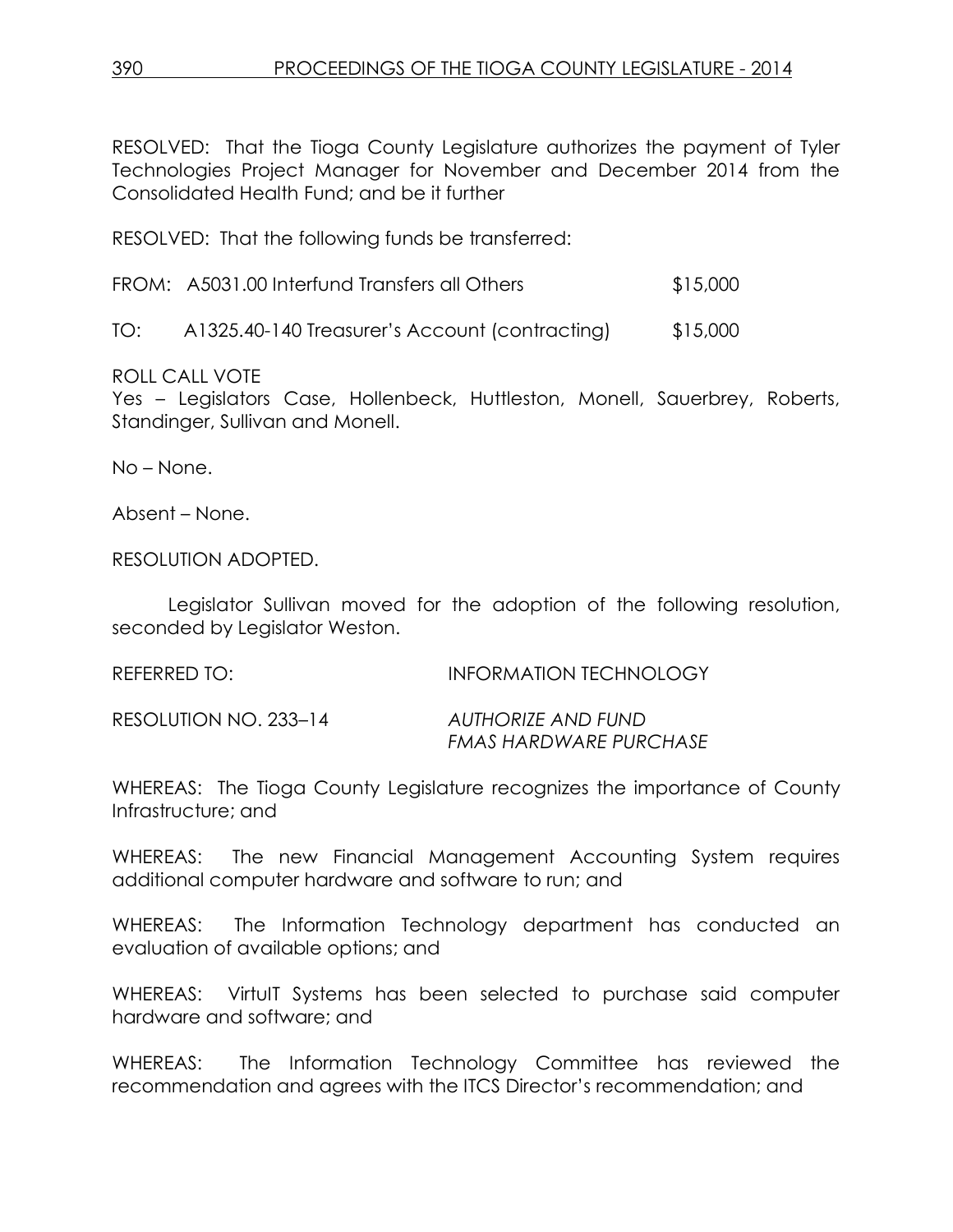WHEREAS: The Tioga County Legislature desires to fund the hardware portion through funds it has received from the Consolidated Health Fund and fund the software portion from the Capital Software Reserve Fund; therefore be it

RESOLVED: That the ITCS Director be authorized to purchase computer hardware and software at a cost not to exceed \$55,617.86 from VirtuIT Systems; and be it further

RESOLVED: That the following funds be transferred:

| TO: | FROM: A5031.00 Interfund Transfers all Others<br>A9950.93-715 Transfer to Capital Fund     | \$44,924.87<br>\$44,924.87 |
|-----|--------------------------------------------------------------------------------------------|----------------------------|
|     | From: H5031.00 Interfund Transfer<br>TO: H1680.21 Information Technology Capital Equipment | \$44,924.87<br>\$44,924.87 |

ROLL CALL VOTE

Yes – Legislators Case, Hollenbeck, Huttleston, Monell, Sauerbrey, Roberts, Standinger, Sullivan and Monell.

No – None.

Absent – None.

RESOLUTION ADOPTED.

Legislator Sullivan moved for the adoption of the following resolution, seconded by Legislator Weston.

| REFERRED TO:          | <b>INFORMATION TECHNOLOGY</b>  |
|-----------------------|--------------------------------|
| RESOLUTION NO. 234–14 | FUND FMAS SOFTWARE<br>PURCHASE |

WHEREAS: The Tioga County Legislature recognizes the importance of County Infrastructure; and

WHEREAS: The new Financial Management Accounting System requires additional computer software to run; and

WHEREAS: The Information Technology department has conducted an evaluation of available options; and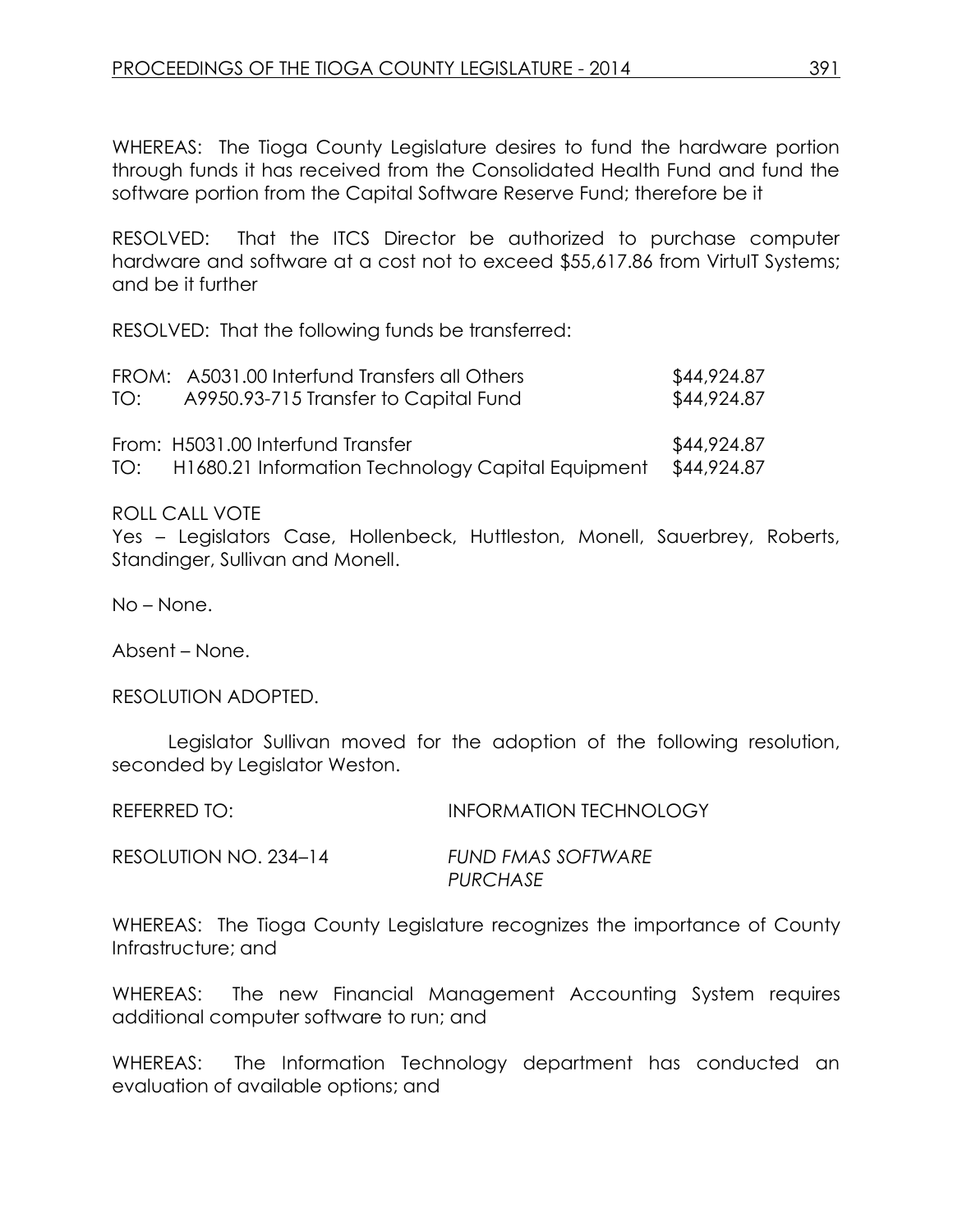WHEREAS: VirtuIT Systems has been selected to purchase said computer software; and

WHEREAS: The Information Technology Committee has reviewed the recommendation and agrees with the ITCS Director's recommendation; and

WHEREAS: The Tioga County Legislature desires to fund the purchase of said software upgrade project from the Capital Software Reserve Fund; therefore be it

RESOLVED: That the Tioga County Legislature authorizes the payment of said software upgrade project to VirtuIT Systems from the Capital Reserve Software Fund; and be it further

RESOLVED: That the following funds be transferred:

FROM: H878.04 Capital Reserve Software Fund \$10,692.99 TO: H1680.21 Information Technology Capital Equipment \$10,692.99

# ROLL CALL VOTE

Yes – Legislators Case, Hollenbeck, Huttleston, Monell, Sauerbrey, Roberts, Standinger, Sullivan and Monell.

No – None.

Absent – None.

RESOLUTION ADOPTED.

Legislator Sullivan moved for the adoption of the following resolution, seconded by Legislator Weston.

REFERRED TO: INFORMATION TECHNOLOGY

RESOLUTION NO. 235–14 *FUND FMAS SERVER SOFTWARE PURCHASE*

WHEREAS: The Tioga County Legislature recognizes the importance of County Infrastructure; and

WHEREAS: The new Financial Management Accounting System requires additional server software licenses to run; and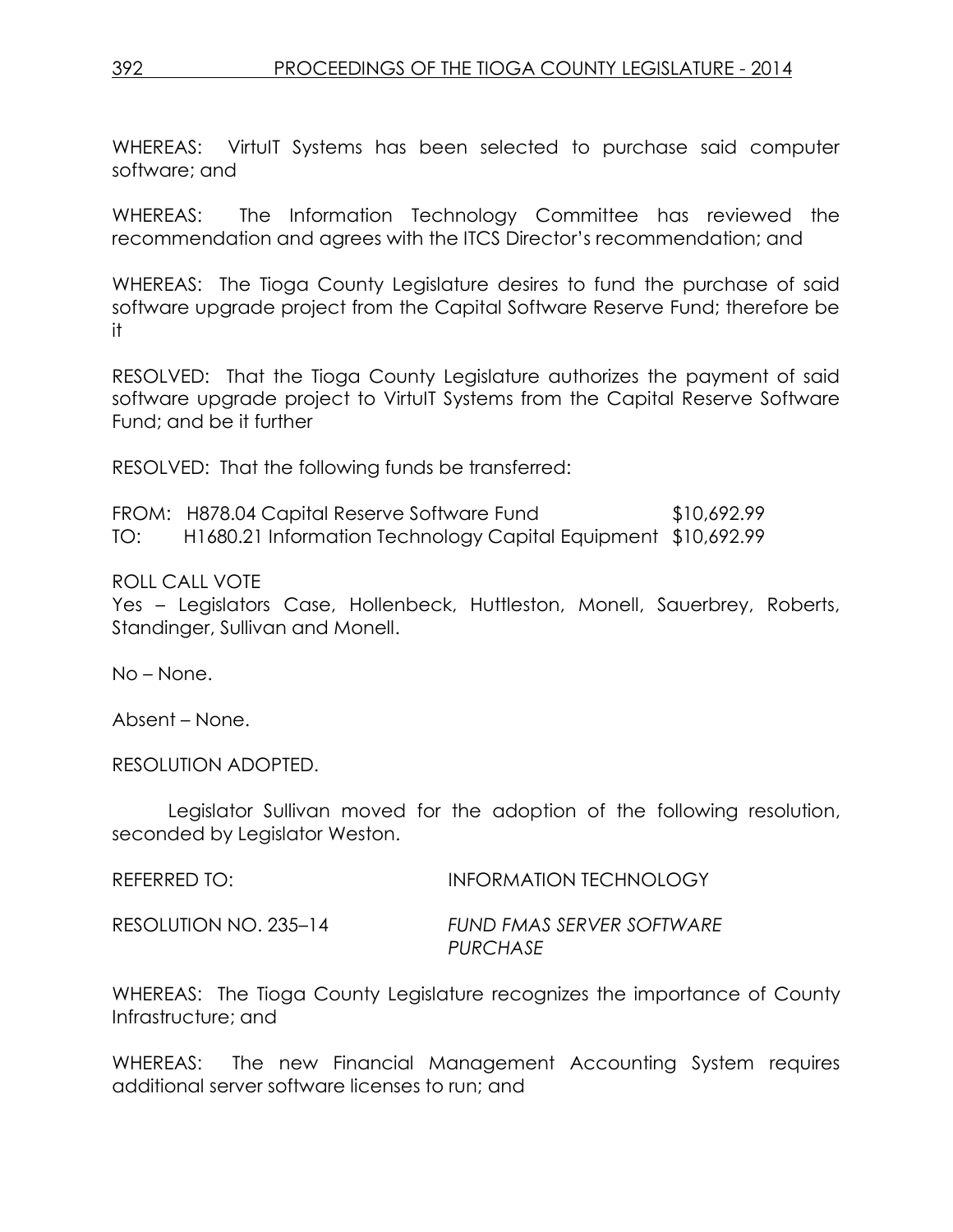WHEREAS: The Information Technology department has conducted an evaluation of available options; and

WHEREAS: Pyramid Business Systems has been selected to purchase said software licenses; and

WHEREAS: The Information Technology Committee has reviewed the recommendation and agrees with the ITCS Director's recommendation; and

WHEREAS: The Tioga County Legislature desires to fund the purchase of said software upgrade project from the Capital Software Reserve Fund; therefore be it

RESOLVED: That the Tioga County Legislature authorizes the payment of said software upgrade project to Pyramid Business Systems from the Capital Reserve Software Fund; and be it further

RESOLVED: That the following funds be transferred:

FROM: H878.04 Capital Reserve Software Fund \$2,000.00 TO: H1680.21 Information Technology Capital Equipment \$2,000.00

ROLL CALL VOTE

Yes – Legislators Case, Hollenbeck, Huttleston, Monell, Sauerbrey, Roberts, Standinger, Sullivan and Monell.

No – None.

Absent – None.

RESOLUTION ADOPTED.

Legislator Hollenbeck moved for the adoption of the following resolution, seconded by Legislator Standinger.

REFERRED TO: FINANCE/LEGAL

RESOLUTION NO. 236-14 *AWARD BID FOR FLOOD DAMAGED RECORDS INITIATIVE*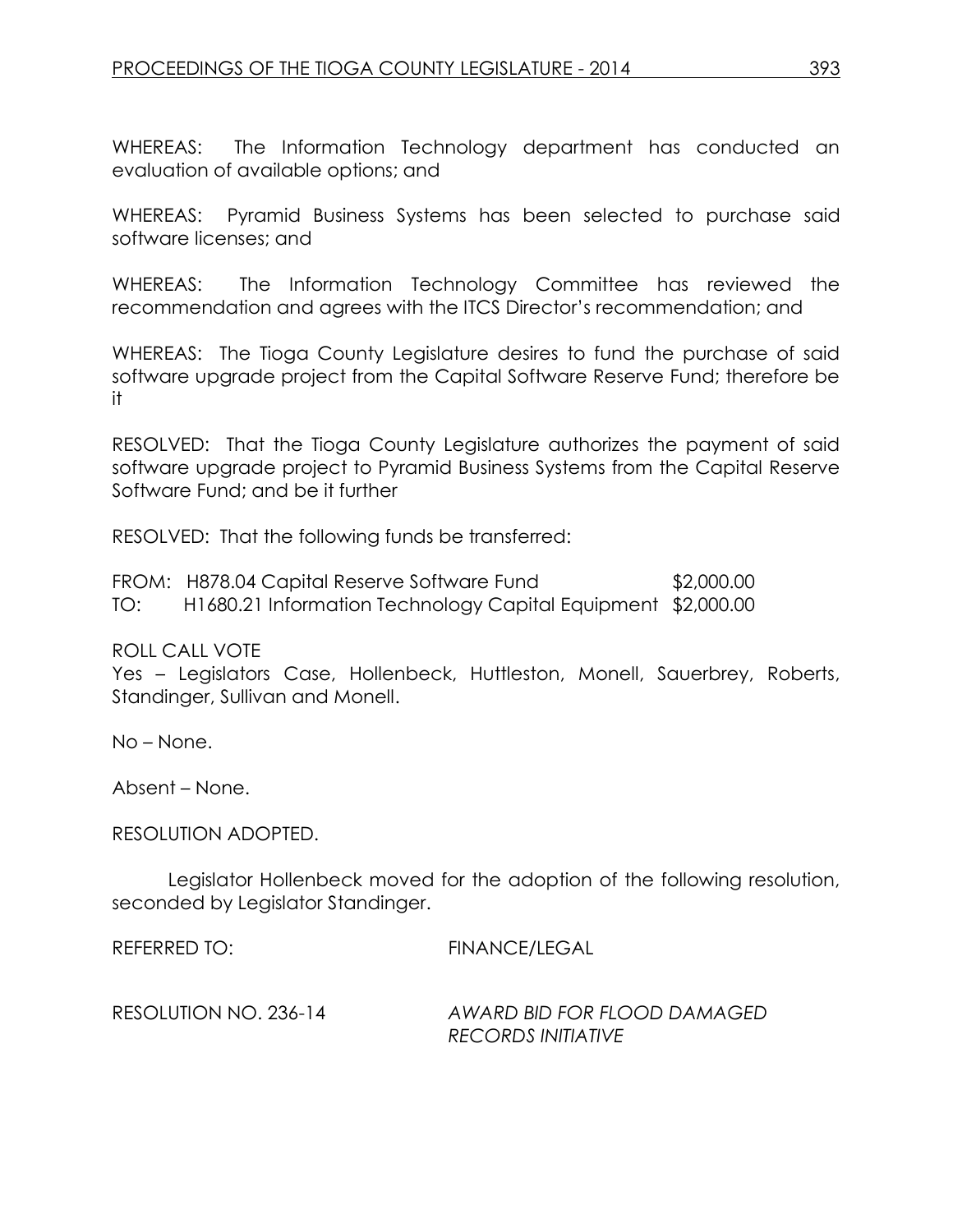WHEREAS: Tioga County sustained significant damage in the Tropical Storm Lee flood event of September 2011, including damage to its Records; and

WHEREAS: FEMA has approved a Project Worksheet (PW Reference No. 991074) to restore the Records "to as near as possible" pre-flood condition by capturing an image of each Record and reproducing a hard copy; and

WHEREAS: Tioga County issued a Request for Bids for the restoration of the documents in accordance with the approved PW and New York State Archives requirements; and

WHEREAS: The following bids were received in response to the Request for Bids:

| <b>Bidder</b>                               | Per Box Bid Price                                          | Color Reproduction |
|---------------------------------------------|------------------------------------------------------------|--------------------|
| Facts & Measures, LLC/<br>Paper Alternative | \$353.00 (20 lb. 92 bright)<br>\$384.00 (22 lb. 98 bright) | $$.174$ per page   |
| Premier APS, Inc.                           | \$238.50                                                   | $$.065$ per page   |
| Conversion Image<br>Technology              | \$427.00                                                   | no color price     |
| Document Reprocessors<br>of NY, Inc.        | \$631.50                                                   | \$.40 per page     |

and

WHEREAS: Premier APS Inc. of Deposit, New York is the lowest responsible bidder; and

WHEREAS: The Tioga County Flood Recovery Oversight Committee has recommended that the Bid be awarded to Premier APS Inc.; therefore be it

RESOLVED: That the Bid for the Flood Damaged Records Initiative is awarded to Premier APS Inc.; and it is further

RESOLVED: That the Tioga County Legislature authorizes and directs the Chair to execute a contract, approved as to form by the Tioga County Attorney, with Premier APS Inc. for the services set forth in the Request for Bids and Premier bid.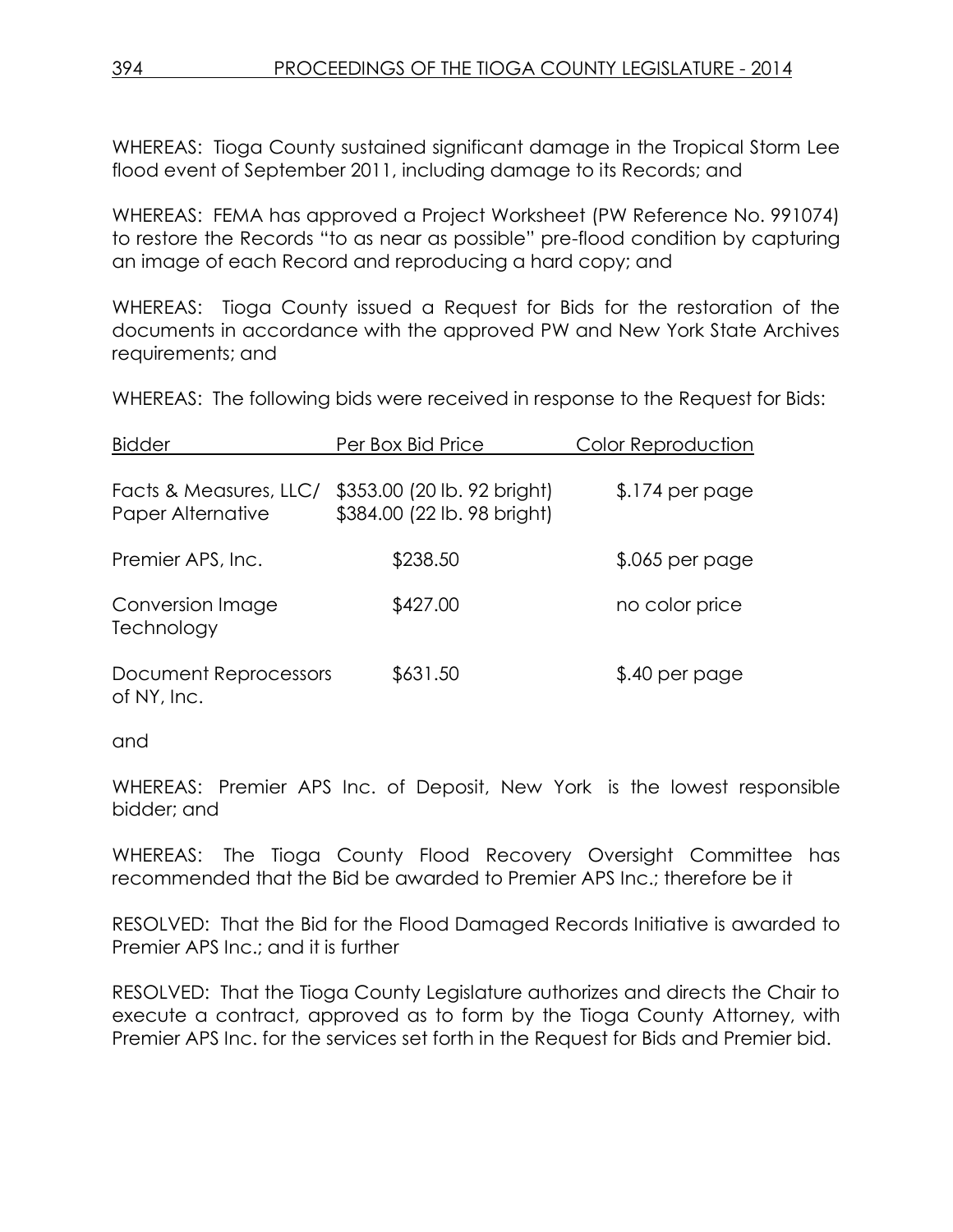Yes – Legislators Case, Hollenbeck, Huttleston, Monell, Sauerbrey, Roberts, Standinger, Sullivan and Monell.

No – None.

Absent – None.

RESOLUTION ADOPTED.

Legislator Hollenbeck moved for the adoption of the following resolution, seconded by Legislator Standinger.

REFERRED TO: FINANCE/LEGAL

RESOLUTION NO. 237-14 *AUTHORIZE CONTRACT WITH SIMMONS RECOVERY CONSULTING*

WHEREAS: Tioga County sustained significant damage in the Tropical Storm Lee flood event of September 2011; and

WHEREAS: FEMA prepared 54 Project worksheets (PWs) for repair work and mitigation on County roads, streams & buildings and for debris clean-up resulting from the disaster; and

WHEREAS: Tioga County issued a Request For Proposals (RFP) for Services for Project Closeout and Compilation of Necessary Documents for FEMA audit and for related services; and

WHEREAS: Tioga County received four Proposals in response to the RFP from:

 Simmons Recovery Consulting H2O Partners Witt/O'Brien's Marsh Risk Consulting

and

WHEREAS: The Proposals were evaluated using the methodology set forth in the RFP and Simmons Recovery scored the highest; and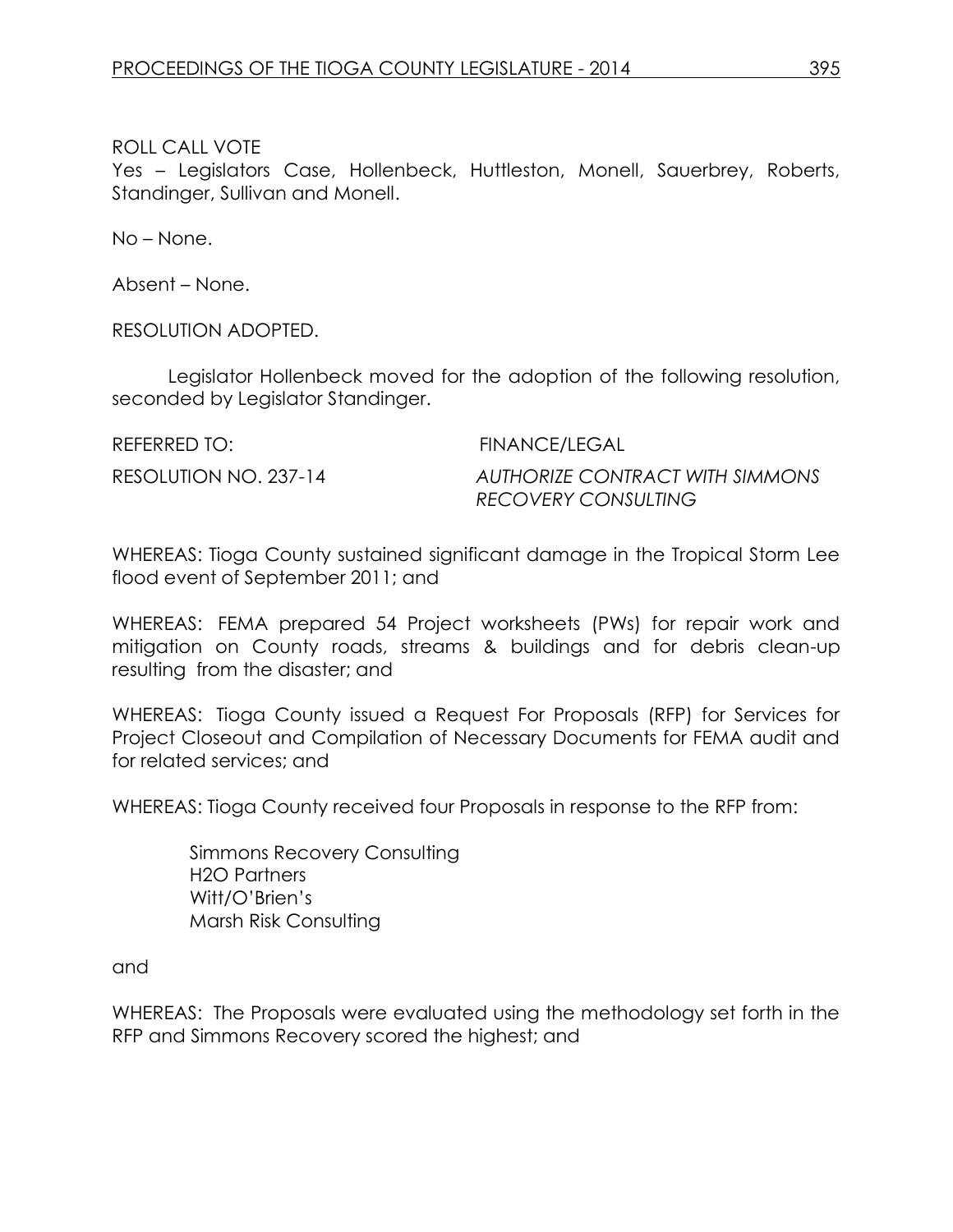WHEREAS: The Tioga County Flood Recovery Oversight Committee has recommended that Simmons Recovery Consulting be awarded the contract for the above services; therefore be it

RESOLVED: That the Tioga County Legislature authorizes and directs the Chair to execute a contract, approved as to form by the Tioga County Attorney, between Tioga County and Simmons Recovery Consulting for:

- 1. The services for Project Closeout and Compilation of Necessary Documents for FEMA audit at a cost of \$16,608.00; and
- 2. Any additional services that Tioga County may request related to future flood recovery efforts, including preparation of RFPs for those services, Debris Management Services and Project Management Services for our Flood Damaged Document Recovery project at the pricing as set forth in the Simmons Proposal dated August 19, 2014.

# ROLL CALL VOTE

Yes – Legislators Case, Hollenbeck, Huttleston, Monell, Sauerbrey, Roberts, Standinger, Sullivan and Monell.

No – None.

Absent – None.

RESOLUTION ADOPTED.

Legislator Monell moved for the adoption of the following resolution, seconded by Legislator Weston.

| REFERRED TO:          | PERSONNEL COMMITTEE                                                                                                        |
|-----------------------|----------------------------------------------------------------------------------------------------------------------------|
| RESOLUTION NO. 238-14 | <b>AUTHORIZE CONTRACT WITH</b><br>BY THE NUMBERS ACTUARIAL CONSULTING,<br>INC. FOR WORKERS'<br><b>COMPENSATION PROGRAM</b> |

WHEREAS: The Tioga County Self-Insurance Plan currently uses the services of a third-party administrator to administer the workers' compensation program; and

WHEREAS: The Tioga County Self-Insurance Plan currently has excess insurance in place to limit exposures; and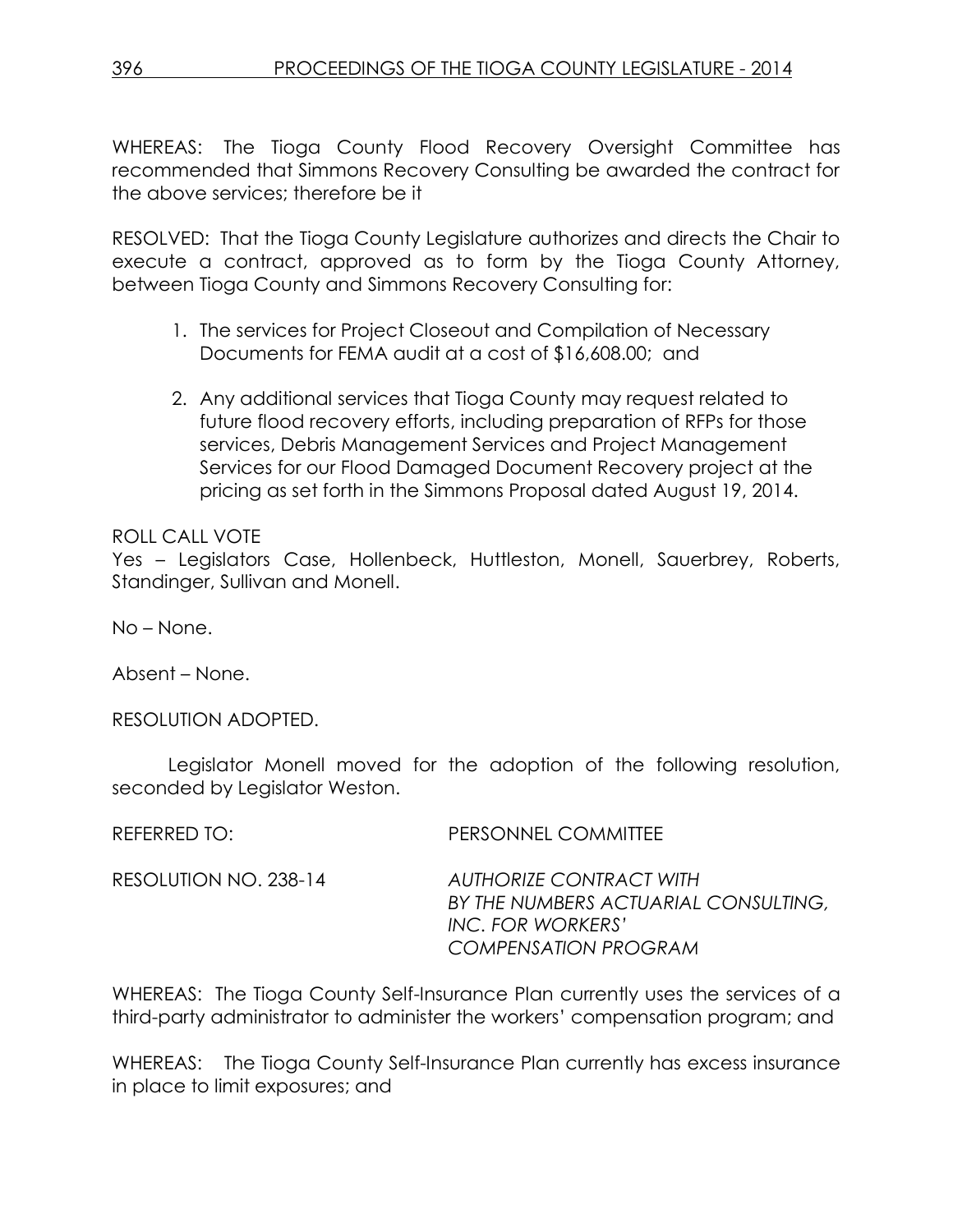WHEREAS: A recent review of the plan and excess coverage raised the concern that the methods claims adjusters use to reserve claims is conservative and may not reflect the true life-time exposure of the claims; and

WHERAS: An actuary can provide a estimation of the necessary reserve funds for the Tioga County Self-Insurance Plan that will provide a more accurate estimate of the overall plan reserve; and

WHEREAS: The Council of Governments approved at their June 2014 meeting that having an actuarial review of the Tioga County Self-Insurance plan was a good idea; and

WHERAS: A request for proposal was sent out for actuarial services to objectively evaluate qualified actuaries and nine companies responded; and

WHEREAS: Due to a change New York State made as of 2014 in the way they assess self-insured employers, there will be funds available in S 1710.40 (450) "payment to state" to cover the cost of the actuarial services; therefore be it

RESOLVED: That the Tioga County Legislature authorizes the Chair of the Legislature to enter into a contract with By The Numbers Actuarial Consulting, Inc., subject to review by the County Attorney, for an actuarial review of the Tioga County Self Insurance Plan to be paid out of the 2014 workers' compensation budget.

# ROLL CALL VOTE

Yes – Legislators Case, Hollenbeck, Huttleston, Monell, Sauerbrey, Roberts, Standinger, Sullivan and Monell.

No – None.

Absent – None.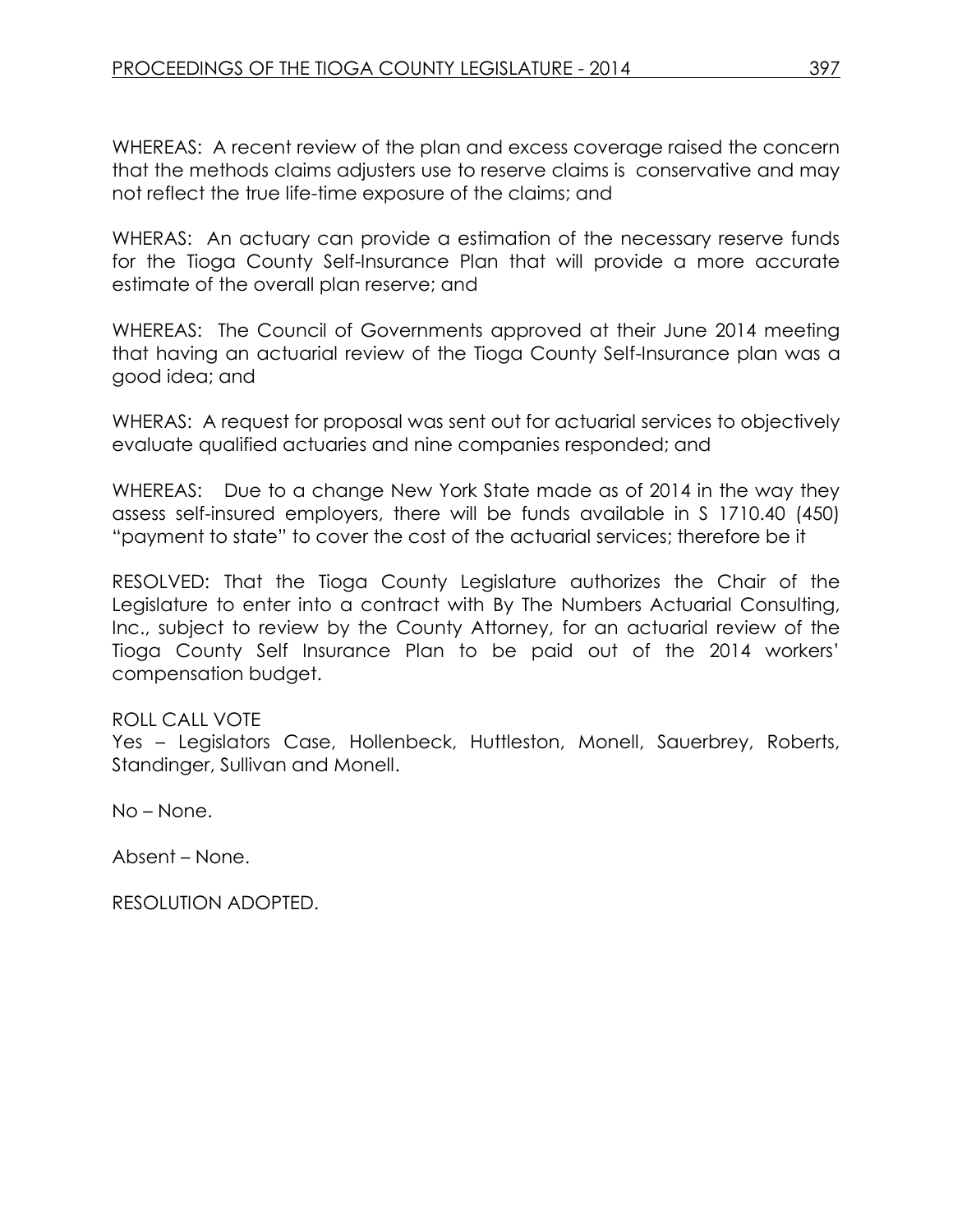Legislator Monell moved for the adoption of the following resolution, seconded by Legislator Weston.

| $\overline{\phantom{a}}$ | <u>I LIVUVI 11 1 LE VUITILITELE</u>                                                                       |
|--------------------------|-----------------------------------------------------------------------------------------------------------|
| RESOLUTION NO. 239-14    | <b>CONTRACT WITH EXCELLUS BLUE CROSS/BLUE</b><br>SHIELD TO ADMINISTER HEALTH INSURANCE<br><b>BENEFITS</b> |
|                          |                                                                                                           |

REFERRED TO: PERSONNEL COMMITTEE

WHEREAS: Tioga County uses the service of Excellus Blue Cross Blue Shield of Central New York to administer health insurance benefits for Tioga County including a Medicare Blue PPO plan; and

WHEREAS: Excellus Blue Cross Blue Shield of Central New York will need to administer the run-out claims for the members of the Tioga County Consolidated Municipal Health Insurance Program (TCCMHIP) through December 31, 2015; and

WHEREAS: Excellus Blue Cross Blue Shield of Central New York has submitted a new contract to administer fully insured benefits for Tioga County employees for the period of January 1, 2015 through December 31, 2015; and

WHEREAS: These are contractual benefits for Tioga County union employees; therefore be it

RESOLVED: That the Tioga County Legislature authorizes the Chair of the Legislature to enter into a contract with Excellus Blue Cross Blue Shield of Central New York, subject to review by the County Attorney, to administer health insurance benefits for Tioga County and to administer the run-out claims for the TCCMHIP for the period January 1, 2015 through December 31, 2015.

ROLL CALL VOTE

Yes – Legislators Case, Hollenbeck, Huttleston, Monell, Sauerbrey, Roberts, Standinger, Sullivan and Monell.

No – None.

Absent – None.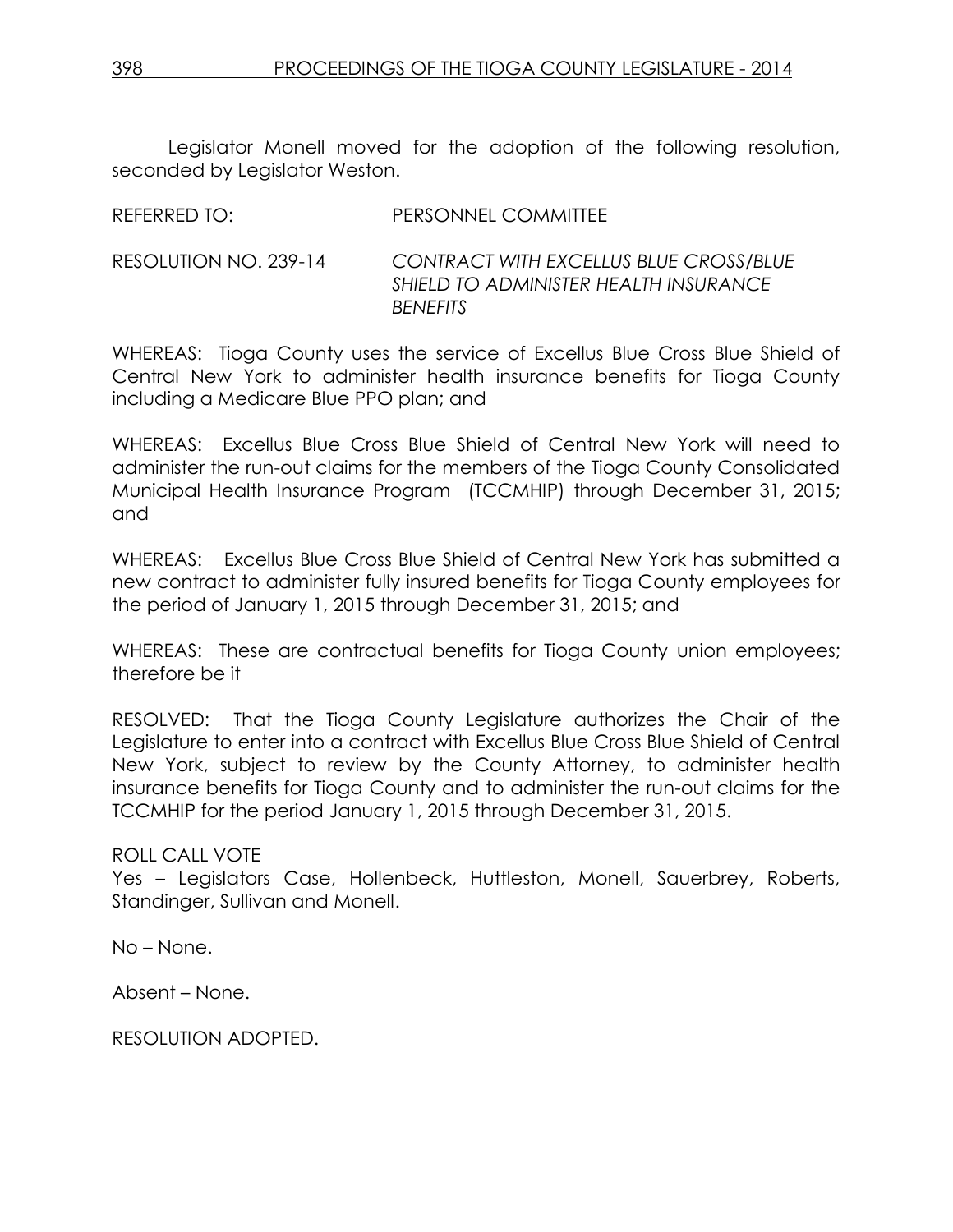REFERRED TO: PERSONNEL COMMITTEE

Legislator Monell moved for the adoption of the following resolution, seconded by Legislator Sullivan.

| RESOLUTION NO. 240-14<br><i><b>INSURANCE</b></i> |                                                                                        |
|--------------------------------------------------|----------------------------------------------------------------------------------------|
|                                                  | AUTHORIZE CONTRACT WITH THE HARTFORD TO<br>ADMINISTER MEDICARE ELIGIBLE RETIREE HEALTH |

WHEREAS: Effective January 1, 2014 Tioga County implemented The Hartford Medicare Supplemental Plan F coupled with a drug plan with \$5/\$15/\$30 copays for Medicare eligible retirees; and

WHEREAS: This Medicare plan continues to provide optimal coverage to Medicare eligible retirees at a lower cost to Tioga County than previous coverage offered; and

WHEREAS: The Hartford has submitted a new contract to administer the Medicare Supplemental Plan F and drug plan with \$5/\$15/\$30 co-pays for the period of January 1, 2015 through December 31, 2015; therefore be it

RESOLVED: That the Tioga County Legislature authorizes the Chair of the Legislature to enter into a contract with The Hartford, subject to review by the County Attorney, to administer these insurance benefits for Tioga County for the period January 1, 2015 through December 31, 2015.

#### ROLL CALL VOTE

Yes – Legislators Case, Hollenbeck, Huttleston, Monell, Sauerbrey, Roberts, Standinger, Sullivan and Monell.

No – None.

Absent – None.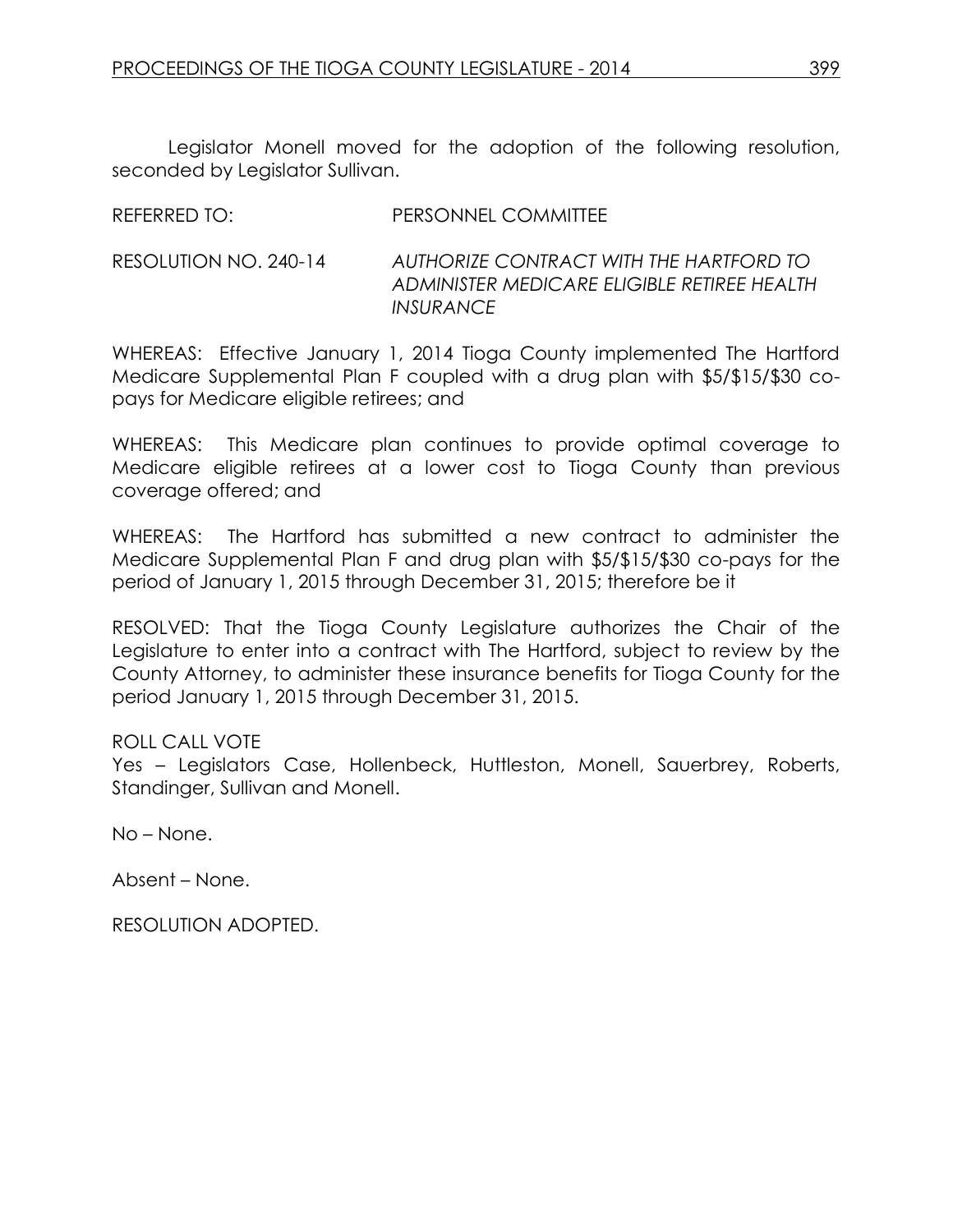Legislator Sullivan moved for the adoption of the following resolution, seconded by Legislator Monell.

| REFERRED TO:          | <b>INFORMATION TECHNOLOGY &amp;</b><br><b>COMMUNICATION SYSTEMS COMMITTEE</b><br>PERSONNEL COMMITTEE                                                    |
|-----------------------|---------------------------------------------------------------------------------------------------------------------------------------------------------|
| RESOLUTION NO. 241-14 | AUTHORIZE EXTENSION OF TEMPORARY, PART TIME<br><b>RECORDS MANAGEMENT OFFICER</b><br><b>INFORMATION TECHNOLOGY &amp;</b><br><b>COMMUNICATION SYSTEMS</b> |

WHEREAS: Resolution 165-14 authorized the Director of Information Technology and Communication Services to create and fill one (1) temporary, part-time Records Management Officer position for a duration not to exceed September 30, 2014; and

WHEREAS: While a document representative vendor has been identified, the contract has not yet been finalized and thereby causing a delay in the document retrieval project's completion; and

WHEREAS: The temporary, part-time Records Management Officer position continues to be utilized for said project; therefore be it

RESOLVED: That the part-time Records Management Officer's temporary duration shall be extended retroactive from September 30th until such time that the document representative vendor has retrieved all necessary items, but shall not continue beyond December 31, 2014.

Legislator Sullivan made a motion to amend the above resolution, seconded by Legislator Monell and to read as follows:

Second whereas the word "representative" shall be changed to "restoration".

Resolved the word "representative" shall be changed to "restoration".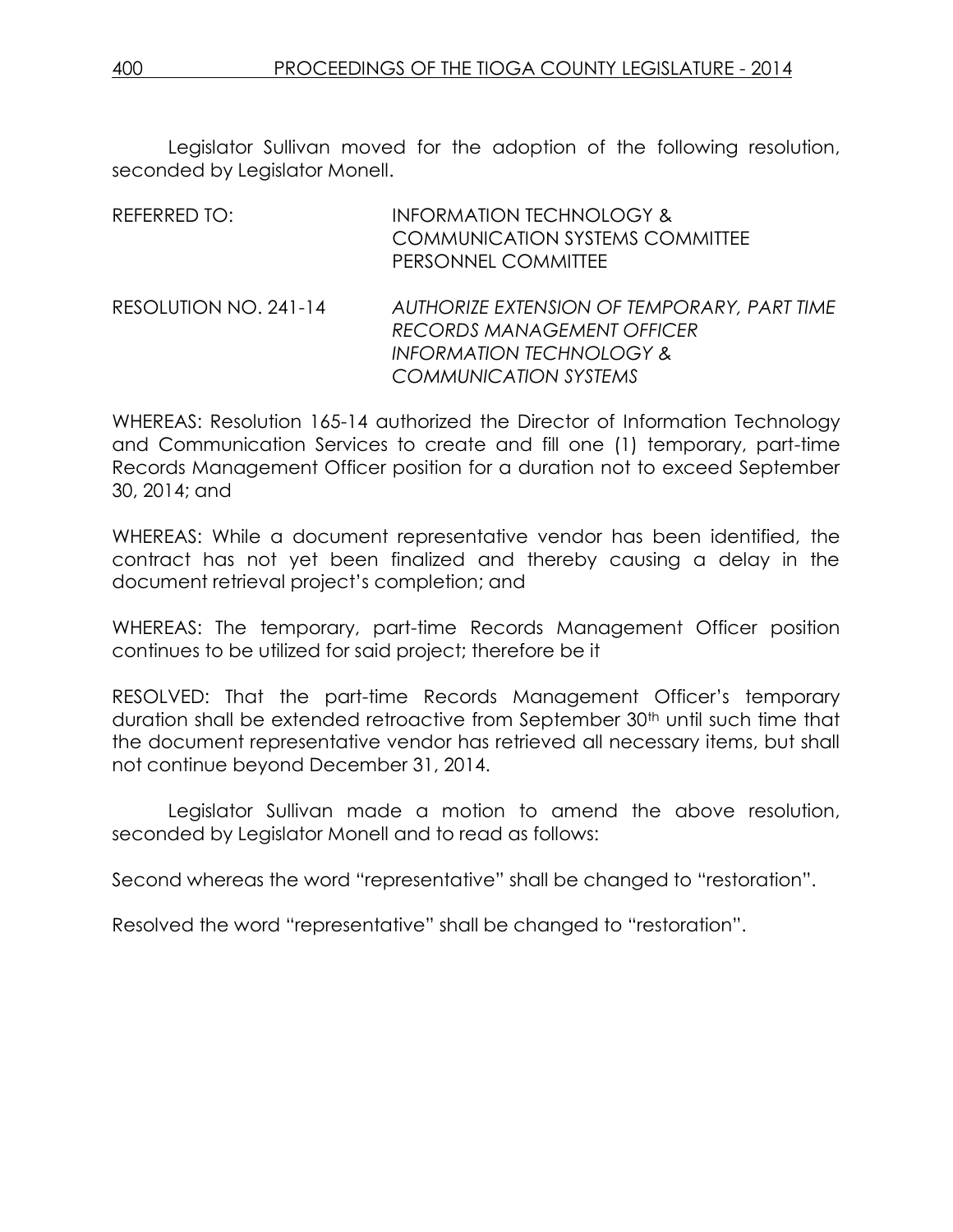ROLL CALL VOTE ON AMENDMENT

Yes – Legislators Case, Hollenbeck, Huttleston, Monell, Sauerbrey, Roberts, Standinger, Sullivan and Monell.

No – None.

Absent – None.

RESOLUTION AMENDMENT ADOPTED.

ROLL CALL VOTE ON RESOLUTION AS AMENDED

Yes – Legislators Case, Hollenbeck, Huttleston, Monell, Sauerbrey, Roberts, Standinger, Sullivan and Monell.

No – None.

Absent – None.

RESOLUTION ADOPTED AS AMENDED.

Legislator Hollenbeck moved for the adoption of the following resolution, seconded by Legislator Monell.

| REFERRED TO:          | <b>FINANCE COMMITTEE</b><br>PERSONNEL COMMITTEE                                         |
|-----------------------|-----------------------------------------------------------------------------------------|
| RESOLUTION NO. 242-14 | CREATE AND FILL PART TIME ACCOUNT<br>CLERK-TYPIST POSITION<br><b>TREASURER'S OFFICE</b> |

WHEREAS: Legislative approval is required for the creation of any new positions within Tioga County; and

WHEREAS: There is a need for part-time clerical assistance to aid the Assigned Counsel Administrator who will be responsible for administering the County Article 18B Assigned Counsel Program and the Indigent Legal Services grant program; and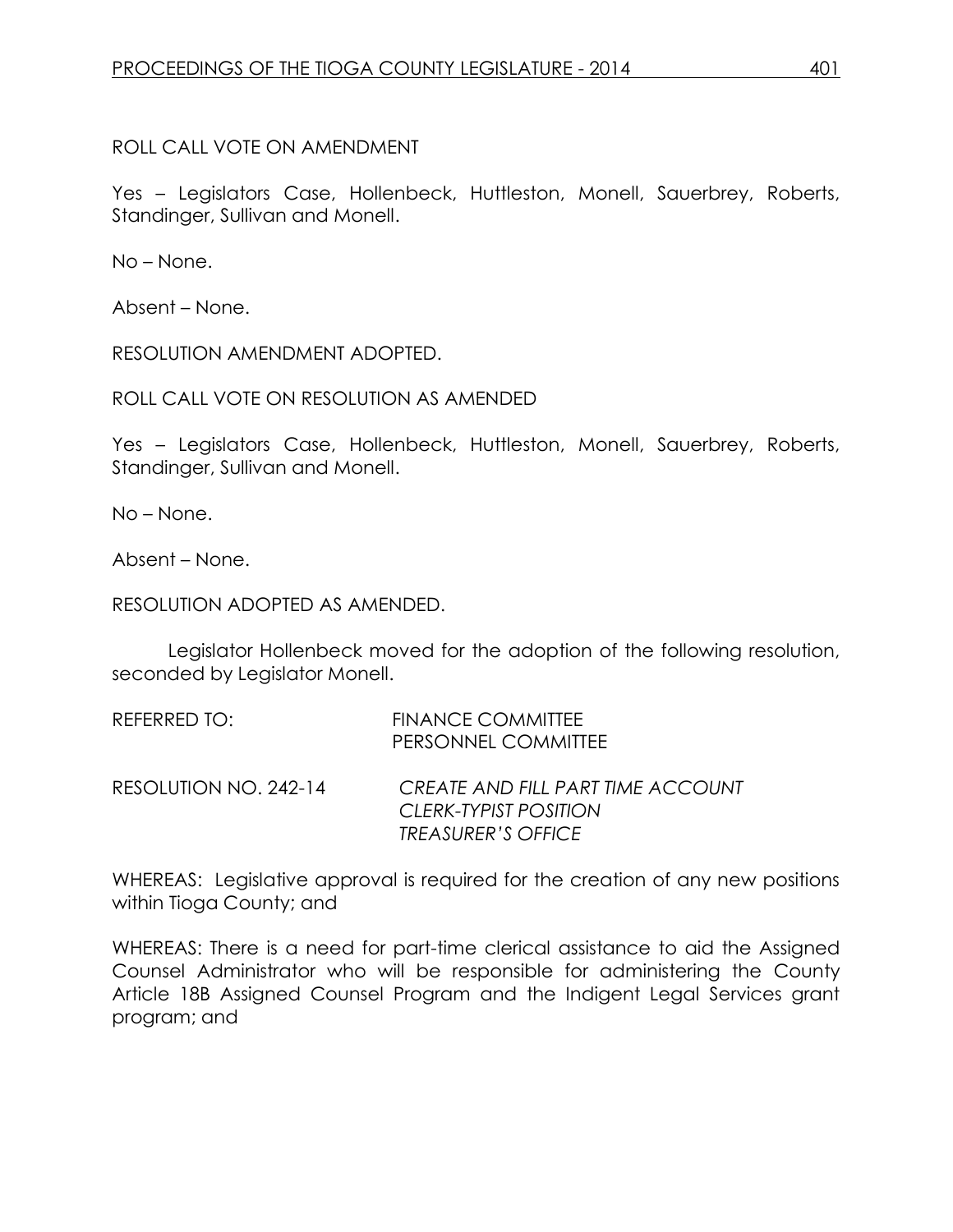WHEREAS: The Personnel Officer has reviewed a New Position Duties Statement provided by the County Attorney and has determined that the Account Clerk-Typist classification most accurately reflects the duties listed; therefore be it

RESOLVED: That the Legislature hereby authorizes the creation and the filling of one, part-time (5 – 10 hours per week) Account Clerk-Typist position at the rate of \$11.98/hour effective October 15, 2014; and be it further

RESOLVED: For the purposes of headcount and funding, said position shall be allocated under the Treasurer's Office.

ROLL CALL VOTE

Yes – Legislators Case, Hollenbeck, Huttleston, Monell, Sauerbrey, Roberts, Standinger, Sullivan and Monell.

No – None.

Absent – None.

RESOLUTION ADOPTED.

Legislator Hollenbeck moved for the adoption of the following resolution, seconded by Legislator Case.

| REFERRED TO:          | PERSONNEL COMMITTEE<br><b>LEGISLATIVE WORKSESSION</b><br><b>FINANCE/LEGAL COMMITTEE</b> |
|-----------------------|-----------------------------------------------------------------------------------------|
| RESOLUTION NO. 243-14 | <b>DESIGNATE PROJECT MANAGER/</b><br><b>AUTHORIZE SALARY</b><br>(LEGISLATIVE OFFICE)    |

WHEREAS: Tioga County will be embarking on a multi-year project of installing a new Financial Management Accounting System, eventually replacing the AS400; and

WHEREAS: The software vendor has indicated that in order for the installation process, data conversion and training to go as smoothly as possible, the County should assign a Project Manager to serve as liaison between the software vendor and the County departments; and